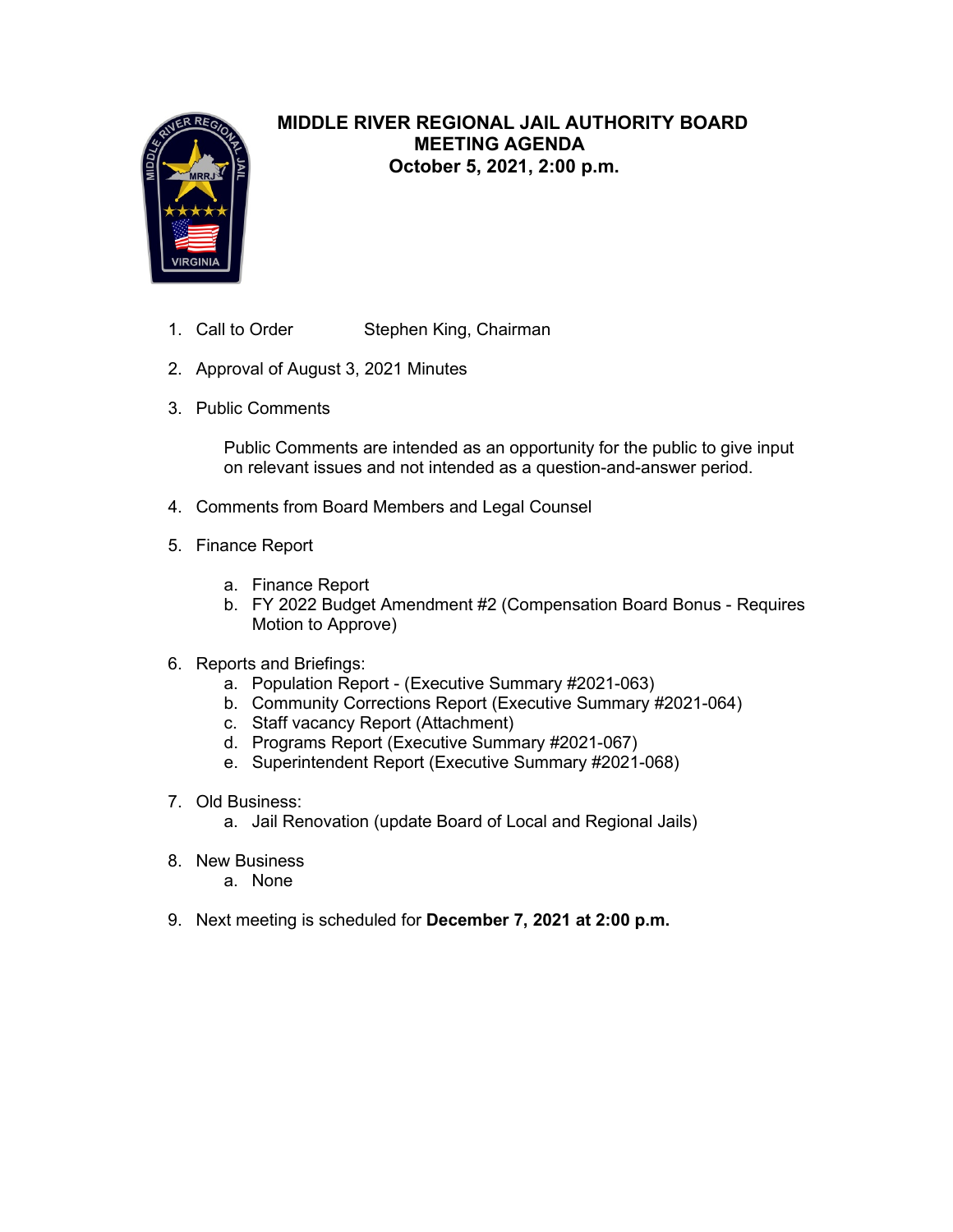

# **MIDDLE RIVER REGIONAL JAIL**

**Serving Staunton, Waynesboro, Harrisonburg and the Counties of Augusta and Rockingham**

**August 3, 2021 2:00 p.m.**

Augusta County Government Center 18 Government Center Lane Verona Virginia 24482

### **1. CALL TO ORDER**

Upon determination of a quorum, Mr. King, Chairman, called the August 3, 2021 Middle River Regional Jail Authority Board meeting to order at 2:05 p.m.

### **Members Present:**

Stephen King, Rockingham County Administrator (Chairman) Steven Rosenberg, Staunton City Manager (Vice Chairman) Timothy Fitzgerald, Augusta County Administrator Michael G. Hamp, Waynesboro City Manager Eric Campbell, Harrisonburg City Manager Phillip Trayer, Staunton City Finance Director Larry Propst, Harrisonburg City Finance Director Jennifer Whetzel, Augusta Assistant County Administrator Bryan Hutcheson, Rockingham County Sheriff Donald Smith, Augusta County Sheriff Kelley Warner, Harrisonburg Chief of Police

### **Members Absent:**

Patricia Davidson, Rockingham County Finance Director Cameron McCormick, Waynesboro City Finance Director Matthew Robertson, Staunton City Sheriff Joe Harris, Waynesboro City Sheriff

### **Facility Staff:**

Jeffery Newton, CJM, Superintendent, Middle River Regional Jail Eric Young, Director of Operations, Middle River Regional Jail Lori Nicholson, Director of Support Services, Middle River Regional Jail Jeannie Colvin, Finance Director, Middle River Regional Jail Tina Reed, Recorder, Middle River Regional Jail Suzette Anthony, Middle River Regional Jail Jeff Gore, MRRJA Legal Counsel (Video) Tyler Moses, IT MRRJ Faye McCauley, Middle River Regional Jail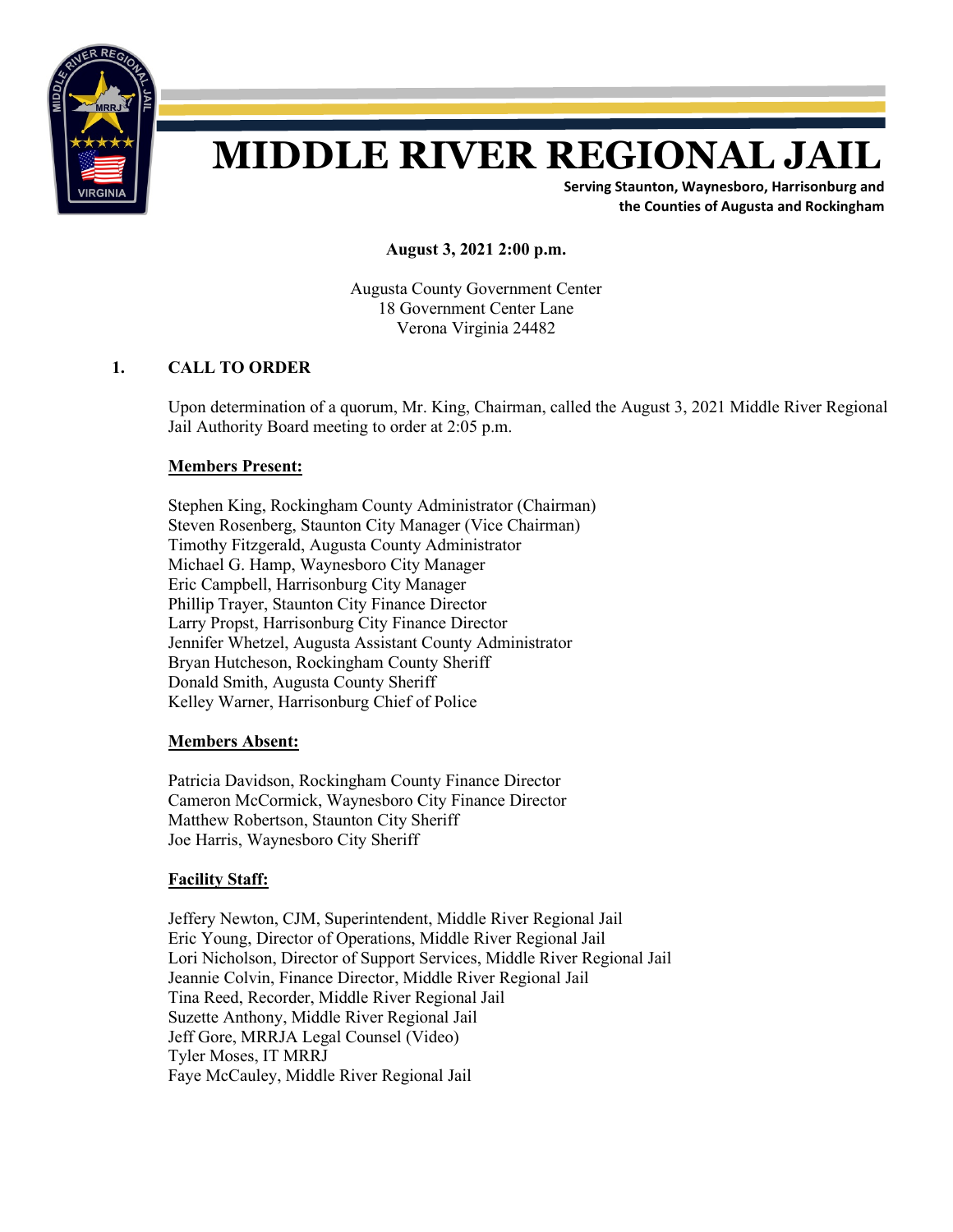### **Others Present:**

Jimmy Wimer, Captain, Rockingham Regional Jail Misty Cook, Augusta County Finance Director Megan Roane (VCSB) Logan Roddy, Harrisonburg Amanda Dameron, Citizen Louella Hill, Citizen Rae Kasden, Citizen Andrea Jackson, Citizen

Approximately 18 citizens attended via Webex

### **2. APPROVAL OF MINUTES**

Mrs. Whetzel made a motion to approve the minutes from the June 1, 2021 meeting. Mr. Campbell seconded the motion. Mr. Rosenberg abstained.

### **3. CITIZEN COMMENTS AND COMMUNICATIONS**

Ms. Kasden agrees with improving the infrastructure of MRRJ, but, is opposed to expansion of the administrative space. Ms. Kadsen is concerned about the welfare of the inmates, the MRRJ mailroom the denied restriction policies.

Ms. Hill and sons Winston (12 yrs.) and Able ( $4<sup>th</sup>$  Grade) are opposed to expansion, The Hill family would prefer to use the money on programs and education.

Ms. Jackson is for reasonable renovation for a safe work place. Ms. Jackson would like to see the renovation budget lowered and would like to for the Administration square footage to remain in the same footprint, with the additional money to go into inmate programs.

Ms. Smart has concerns with money being spent for renovation without detailed quotes from contractors. Ms. Sharp also expressed a concern for the Mental Health needs, treatment of inmates and denied medical treatment for inmates.

Ms. Champ is concerned about the money being spent. Would like to see finalized quotes.

Ms. Timble, Ms. Henderson, and Ms. Wright, would like to see money spent on inmate programs not expansion of the Jail.

Ms. Cubbage voiced concern with MRRJ in general and the new digital mail system.

### **4. COMMENTS FROM BOARD MEMBERS OR LEGAL COUNSEL**

Mr. Campbell introduced Kelley Warner, the new Harrisonburg Chief of Police.

Mr. Gore reviewed that previous legislative action had eliminated the ability for public employees to accrue compensation time. He noted that this prohibition had been corrected and that public employees could now earn compensation in lieu of overtime pay.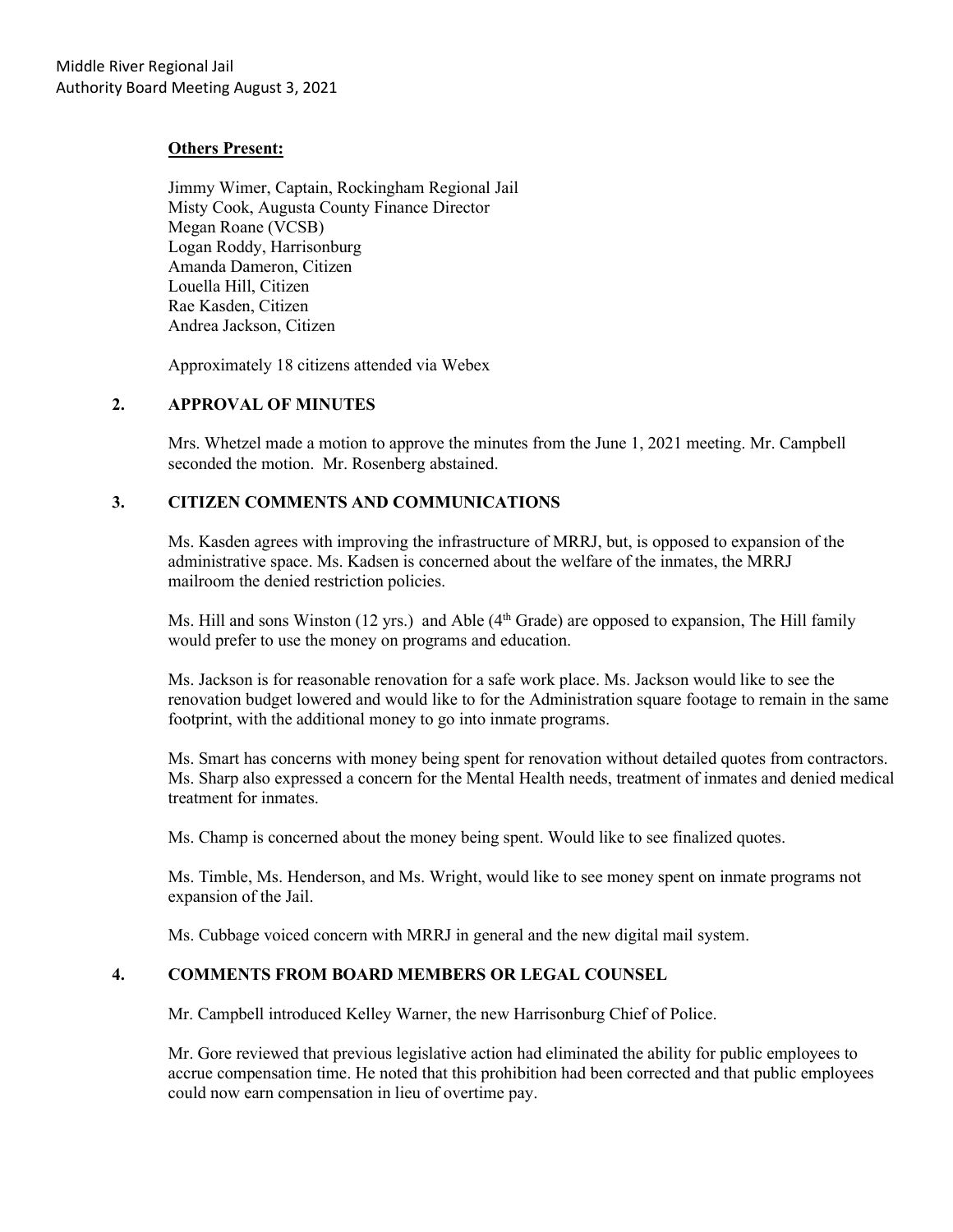### **5. FINANCE REPORT**

### **a. FY2022 Budget Amendment #1 (Financial Management Software)**

Ms. Colvin discussed the proposed \$575,000 budget amendment for the purchase of financial software. She stated the finance committee had been discussing the software or possibly changing the fiscal agent over the past year. Rockingham County, Waynesboro and Staunton had considered trying to become the fiscal agent but were limited by their software to add a third employer to the system and the demands on their human resources offices. Ms. Colvin noted the Jail had already purchased separate procurement software to process purchase orders in a timely manner due to an audit comment and purchased KRONOS timekeeping software to report overtime for employees. She noted the procurement software was needed to comply with the purchasing procedures of processing purchase orders in a timely manner due to expediency of needing to order food, maintenance items, and medicine more often due to the Jail not having storage space to store bulk purchases. She stated the Jail was actually ordering food products, receiving the goods, and serving the food before a purchase order could be processed because of lack of storage space. She noted the Jail discussed this issue with Mr. Fitzgerald and Ms. Whetzel asking for their approval to purchase the software to comply with purchasing procedures because of no fault of the County, they were just operating on a different timeframe than the Jail's operations. She stated the software contract was available through Sourcewell, a national cooperative purchasing program which the Jail is a member. Ms. Colvin stated the software contract had been sent to Mr. Gore for his review of the contract and approval of the procurement process. Sheriff Smith asked why not wait until the budget process to request the software. Ms. Colvin noted that after the last year of the finance committee discussions and review, this was the time to move forward with the project. Mr. Newton responded the limitations of the Augusta County Human Resource system limited the Jail to only being able to hire employees twelve times per year versus hiring more frequently that a bi-weekly pay cycle basis would permit.

Mr. Rosenberg asked Mr. Gore if it was more common for fiscal agent services to be handled by the jail or the locality. Mr. Gore responded it is a mix that larger facilities are more typical to have their own finance department but definitely sees both approaches.

Ms. Whetzel said the finance committee serves as the oversight for finances meeting at least every other month.

Mr. King stated that Rockingham County really considered taking the fiscal agent duties but stated handling the human resources was the most difficult to handle. Mr. King also suggested investigating if the software could be utilized for services to the Juvenile Detention Center.

Mr. Rosenberg asked what was the budget impact in the future. Mr. Newton responded that the net impact included phasing out some part-time positions, that a full-time Director of Finance would replace the parttime Director and that over a two-year period the impact was adding approximately \$100,000 for new positions and \$50,000 for software license fees.

Mr. Fitzgerald asked if voting on the software approval also meant voting on the new positions for the finance department. Mr. King responded that the software project included the additional positions. Mr. Newton stated that we need the additional positions because we are creating a full-time Finance Department and the additional positions allowed for segregation of duties that good financial management requires.

Mr. Trayer commented he believed this was a waste of money and is concerned that the salaries stated for Human Resources Director and Finance Director were too low.

Mr. Hamp made the motion for approval of the budget amendment for the purchase of financial software. Mr. Fitzgerald seconded the motion. Mr. Trayer opposed the motion. All others voted yes.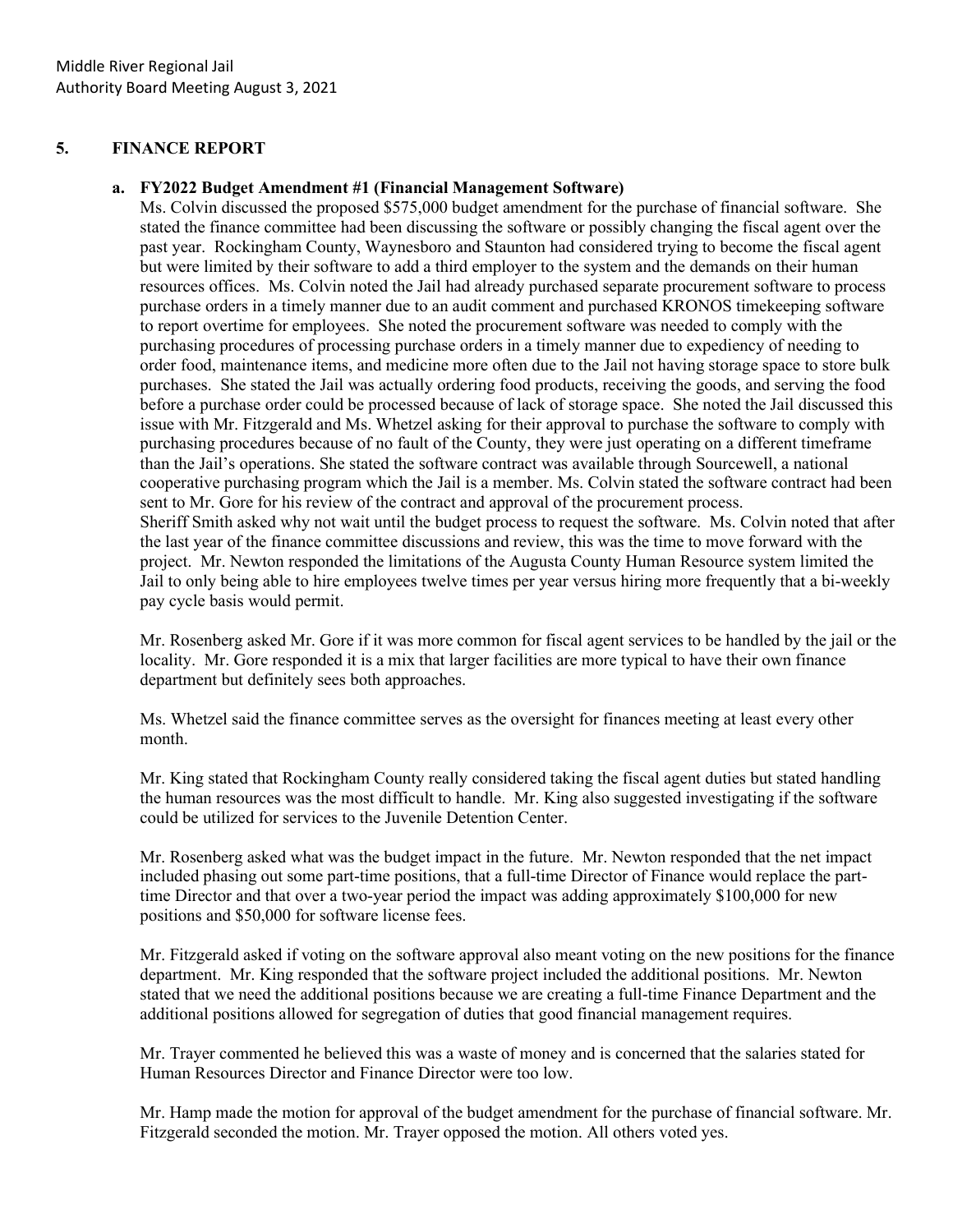Middle River Regional Jail Authority Board Meeting August 3, 2021

### **b. MRRJ Independent Participation in SAW Consortium**

Mr. Newton stated the Jail would like to become an independent member of the SAW Health Consortium. It would potentially save money in premiums for the employees and the Authority. He commented that the consultant has completed the analysis which showed an approximate 10% decrease in rates. He commented that the motion to approve the membership would be contingent upon the SAW Health Consortium Board members approval on August 5, 2021. Mr. Newton commented that since the Board does not meet again until October and this was a time sensitive issue, that if the Authority Board could approve the motion, then the Jail staff could begin further discussions with the consultant to finalize the plan and be ready for open enrollment.

Ms. Whetzel commented that the Authority Board will probably need to adopt an ordinance or some other legal document at the next board meeting in October to become an official member just as the other localities did when the SAW Consortium changed to a self-funded plan.

Mr. Rosenberg asked about the impact to the other members of the consortium and the impact on the County if the Jail separated membership from their health plan. Ms. Whetzel responded that given the quantity of members on the County plan, this would have very little impact on the County health plan.

Motion made by Ms. Whetzel, Seconded by Mr. Trayer, Approval was unanimous.

### **6. REPORTS AND BRIEFING**

Major Young reviewed the following reports:

- **a. Population Report**  (Executive Summary #2021-051) As of July 23, 2021, there are a total of 776 offenders being housed by MRRJ. 18 inmates have been moved to the Department of Corrections.120 are out of Compliance.
- **b. Community Corrections Report**  (Executive Summary #2021-052) Report reviewed and discussed. As of July 23, 2021 there are 70 offenders on HEI/HEM. Home Electronic Incarceration offenders maintain jobs in the community.
- **c. Staff Vacancy Report**  (Executive Summary #2021-055) Reviewed. At this time there are 27 Officer vacancies. 10 of the vacant positions are placed on hold. There are also 1 Nursing vacancy.
- **d. Superintendent's Report –** (Executive Summary #2021-055)
	- COVID-19 update 64 Inmates and staff have been vaccinated as of June 1, 2021; 6 inmates were released before the  $2<sup>nd</sup>$  shot-each were contacted and only 1 returned for the second shot)
	- Middle River now has the vaccine on hand for inmates and staff. Periodic clinics are being planned.
	- MRRJ has been asking new intakes vaccine status, since March 3, 2021, as a part of the initial medical assessment. Of the more than 1,300 inmates processed only 165 indicated that they had taken the vaccine; of those 165 only 100 could be verified through the Virginia Department of Health.
	- MRRJ is scheduled to appear before the Board of Local and Regional Jails (BLRJ) August 18, 2021 to present the modified Community Based Corrections Plan that now reflects the renovation project approved by Board motion at the June 1, 2021 MRRJA Board Meeting. No additional action is anticipated until the BLRC acts to ensure the project continues to be eligible for 25% reimbursement.
	- Population trend chart enclosed. MRRJ has begun looking for beds to house inmates as the jail population is trending closer to 750.
	- MRRJ has transferred 14 males and 8 females to VADOC since June 1, 2021. Local and Regional Jails are housing almost 4,000 inmates that belong in VADOC as of July 15, 2021.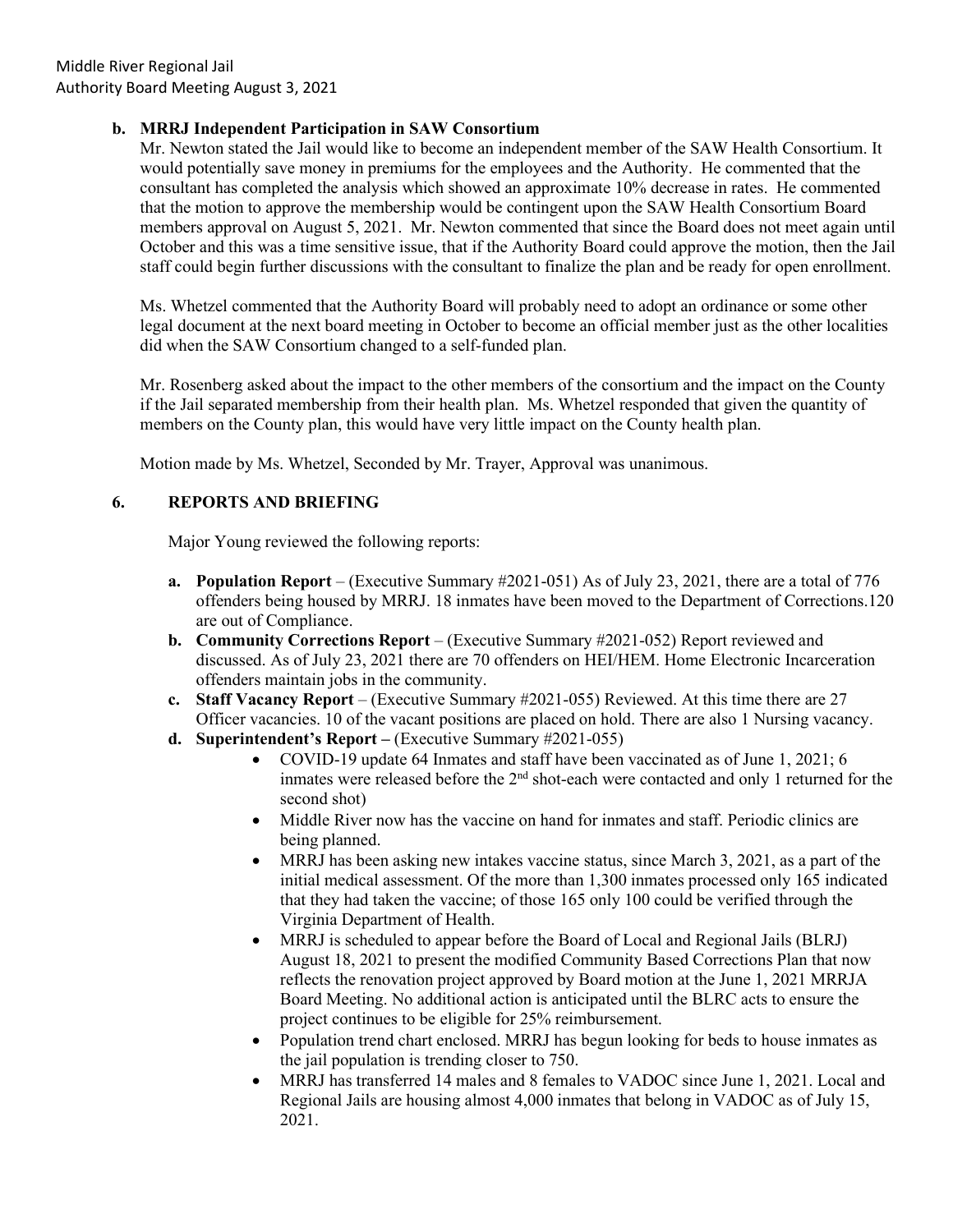### • **Operational procedures:**

- o MRRJ continues to maintain a step-down screening process for new intakes that was implemented February 1, 2021.
- o MRRJ continues to maintain a staff monitoring program effective February 15, 2021. All unvaccinated staff are rapid tested for COVID-19 once per week.
- o MRRJ resumed transferring inmates from the Harrisonburg/Rockingham Jail effective April 1, 2021.
- **Superintendent Newton responded to Comments from Public:**

# o **Renovation:**

- Expansion for Administration and Support Service space (need to verify still eligible for 25% of construction costs).
- Need for additional food storage and prep space
- Additional Training Space for staff
- **MRRJ** was built for 396 inmates. Currently housing 776 inmates.
- Renovation for Professional Visitation (different from regular visitation).
- Displacing the current Watch Commander staff.
- Specific detailed plans are not available as MRRJA has not retained an architect to begin the design process.

### o **Visitation:**

The Virginia Department of Corrections has not returned to in-person visitation; it has been over 18 months. MRRJ returned to in-person visitation, one 15 minute visit per week, March 1<sup>st</sup>, 2021.

### o **Digital Mail:**

Process was put into place to address the introduction of contraband (primarily suboxone and K2/spice) into the jail. In 2021 40 inmates have had a reaction to what appear to be K2/Spice; 8 had to be taken to the hospital. For safety and security of the inmates and staff we have switched to a digital mail service (legal mail delivery has not changed).

- **e. Programs Report**  (Executive Summary #2021-055) Major Nicholson reviewed the Programs Report:
	- **Education Programs**: GED, 1 Female earned her GED and 2 more Females will be testing in August.
	- **Addiction Programs**: 24 weeks long (Breaking the Cycle of Addiction) 10-Males and 11- Females enrolled.
	- **Thought Process and Behavior Programs: (**Dialectical Behavior Therapy) June-July 8-Males, 4-Females enrolled.
	- **Therapy Dog Program**
	- **Re-Entry** (Mental Health Grant)
	- **Harrisonburg/Rockingham Re-Entry**
	- **Upcoming Programs:** Monthly Re-Entry workshops for Staunton, Waynesboro, Augusta resume August 11; The Career Readiness Program; Virginia Department of Behavior and Health Services (DBHDS) is working on a grant in collaboration Valley community Service Board for the 2022 fiscal year; Veterans R-Entry Search Services.

### **7. OLD BUSINESS**

Jail Renovation update was addressed in the Superintendent's Report.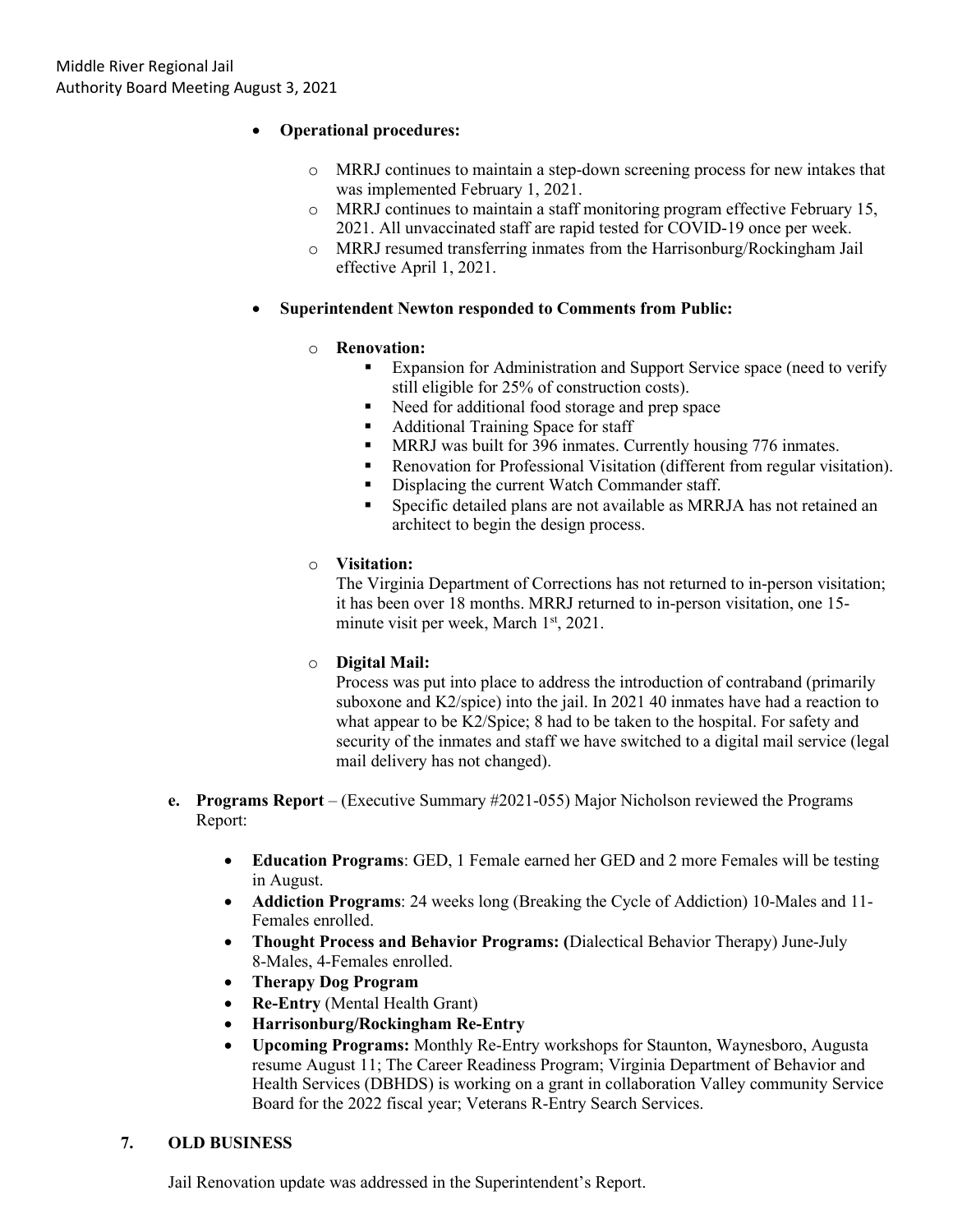### **8. NEW BUSINESS**

There was no new business to discuss

### **11. ADJOURNMENT**

With no additional business before the Authority Board, Mr. Fitzgerald made a motion to adjourn; seconded by Mr. Hamp. The meeting was adjourned at 3:10 p.m.

**The next Authority Board meeting is scheduled for October 5, 2021 at 2:00 p.m.**

**Location: Augusta County Government Center Smith Board Room West.**

\*\*\*\*\*\*\*\*\*\*\*\*\*\*\*\*\*\*\*\*\*\*\*\*\*\*\*\*\*\*\*\*\*\*\*\*\*\*\*\*\*\*\*\*\*\*\*\*\*\*\*\*\*\*\*\*\*\*\*\*\*\*\*\*\*\*\*\*\*\*\*\*\*\*\*\*\*\*\*\*\*\*\*\*\*\*

Stephen King, Chairman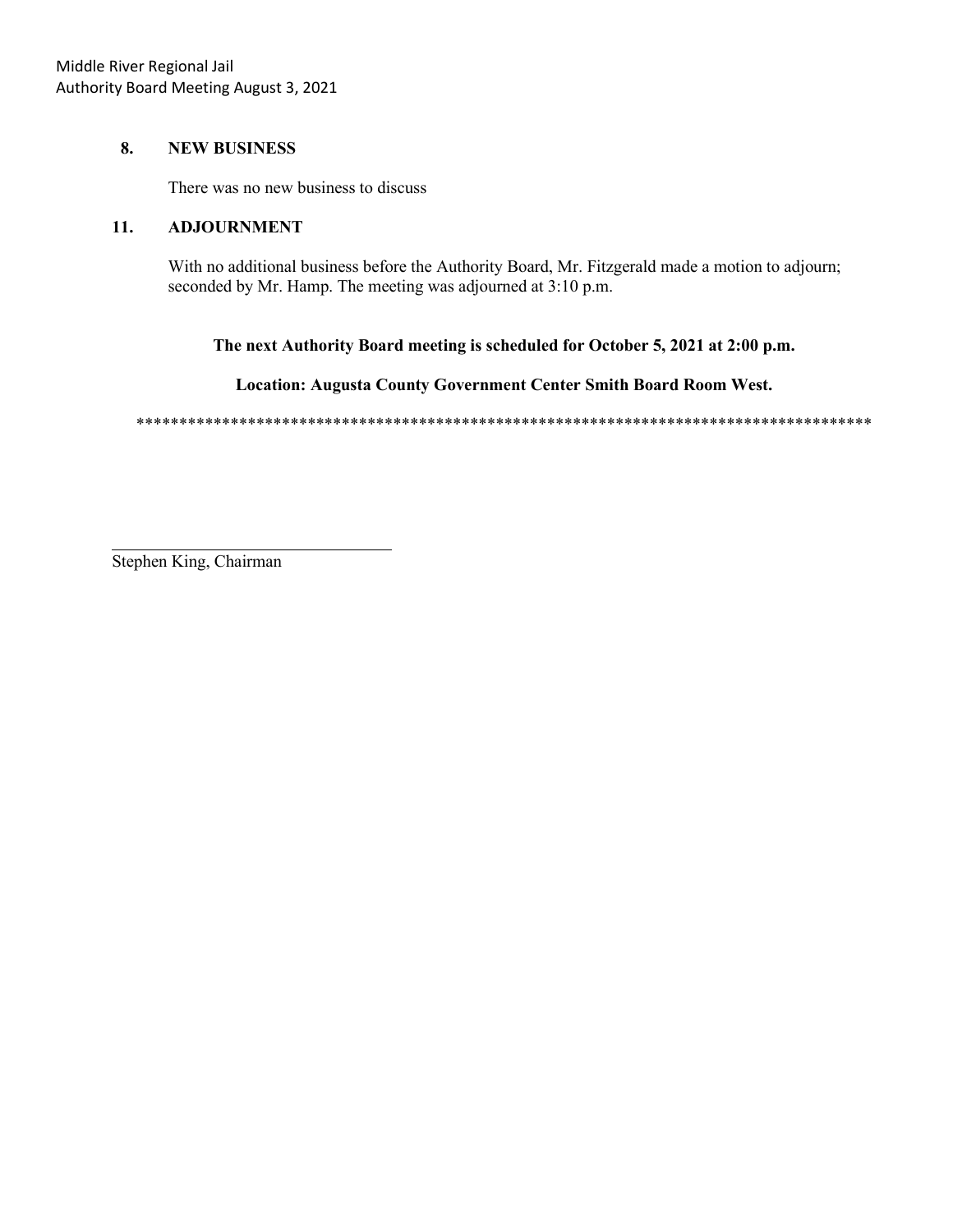| 9/15/2021                       | $*GLO60*$<br>FUND #-098 **MIDDLE RIVER REG.JAIL AUTH.*      |                                     | COUNTY OF AUGUSTA<br>REVENUE SUMMARY<br>$7/01/2021 - 8/31/2021$ |                                     | PAGE<br>TIME                                                                                                                                                                                                                                                                                                                                                                                                                                                                                      | 1<br>10:52<br>$-D$ E T A I L- |
|---------------------------------|-------------------------------------------------------------|-------------------------------------|-----------------------------------------------------------------|-------------------------------------|---------------------------------------------------------------------------------------------------------------------------------------------------------------------------------------------------------------------------------------------------------------------------------------------------------------------------------------------------------------------------------------------------------------------------------------------------------------------------------------------------|-------------------------------|
| MAJOR<br>ACCT#<br>$\frac{1}{2}$ | DESCRIPTION<br>___________                                  | <b>BUDGET</b><br>AMOUNT<br>________ | CURRENT<br><b>AMOUNT</b><br>_______                             | $Y-T-D$<br>AMOUNT                   | BALANCE<br>$\begin{array}{cccccccccc} \multicolumn{2}{c}{} & \multicolumn{2}{c}{} & \multicolumn{2}{c}{} & \multicolumn{2}{c}{} & \multicolumn{2}{c}{} & \multicolumn{2}{c}{} & \multicolumn{2}{c}{} & \multicolumn{2}{c}{} & \multicolumn{2}{c}{} & \multicolumn{2}{c}{} & \multicolumn{2}{c}{} & \multicolumn{2}{c}{} & \multicolumn{2}{c}{} & \multicolumn{2}{c}{} & \multicolumn{2}{c}{} & \multicolumn{2}{c}{} & \multicolumn{2}{c}{} & \multicolumn{2}{c}{} & \multicolumn{2}{c}{} & \mult$ | ႜ                             |
| 000999<br>0000                  | **MIDDLE RIVER REG.JAIL AUTH.*                              |                                     |                                                                 |                                     |                                                                                                                                                                                                                                                                                                                                                                                                                                                                                                   |                               |
| 015000<br>0000                  | **REV USE OF MONEY & PROPERTY*                              |                                     |                                                                 |                                     |                                                                                                                                                                                                                                                                                                                                                                                                                                                                                                   |                               |
| 015010<br>0001<br>0099          | INTEREST INCOME<br>INTEREST INCOME-DEBT SVC RES U           | 50,000.00                           | 5,033.42 9,522.22<br>15.84                                      | 30.34                               | 40, 477. 78 80. 95<br>$30.34-$                                                                                                                                                                                                                                                                                                                                                                                                                                                                    |                               |
| 015020<br>0007                  | SALE OF SALVAGE & SURPLUS                                   |                                     |                                                                 |                                     |                                                                                                                                                                                                                                                                                                                                                                                                                                                                                                   |                               |
|                                 | **REV USE OF MONEY & PROPERTY*                              | 50,000.00                           |                                                                 | -------------<br>5,049.26 9,552.56  | 40,447.44 80.89                                                                                                                                                                                                                                                                                                                                                                                                                                                                                   |                               |
| 016050                          |                                                             |                                     |                                                                 |                                     |                                                                                                                                                                                                                                                                                                                                                                                                                                                                                                   |                               |
| 0001                            | EMPLOYEE MEALS                                              |                                     |                                                                 |                                     |                                                                                                                                                                                                                                                                                                                                                                                                                                                                                                   |                               |
| 0002                            | INMATE PHONE SYSTEM                                         | 425,000.00                          | 41,666.67<br>7,766.19                                           | 83, 333. 34                         | 341,666.66                                                                                                                                                                                                                                                                                                                                                                                                                                                                                        | 80.39                         |
| 0003<br>0004                    | INMATE MEDICAL CO-PAY<br>HOME ELECTRONIC MONITORING         | 75,000.00                           |                                                                 | 14,859.34                           | 60,140.66                                                                                                                                                                                                                                                                                                                                                                                                                                                                                         | 80.18                         |
| 0005                            | <b>WORK RELEASE</b>                                         | 350,000.00                          |                                                                 |                                     |                                                                                                                                                                                                                                                                                                                                                                                                                                                                                                   | 85.82                         |
| 0006                            | INMATE KEEP FEES                                            | 275,000.00                          |                                                                 |                                     | 300,375.95<br>216,993.71                                                                                                                                                                                                                                                                                                                                                                                                                                                                          | 78.90                         |
| 0099                            | MISCELLANEOUS REVENUE                                       |                                     | 250.97                                                          | 49,624.05<br>58,006.29<br>250.97    | $250.97 -$                                                                                                                                                                                                                                                                                                                                                                                                                                                                                        |                               |
|                                 | EMPLOYEE MEALS                                              | ______________<br>1,125,000.00      | -------------<br>102,199.37                                     | 206,073.99                          | .<br>918,926.01                                                                                                                                                                                                                                                                                                                                                                                                                                                                                   | _______<br>81.68              |
|                                 |                                                             |                                     |                                                                 |                                     |                                                                                                                                                                                                                                                                                                                                                                                                                                                                                                   |                               |
| 019020                          |                                                             |                                     |                                                                 |                                     |                                                                                                                                                                                                                                                                                                                                                                                                                                                                                                   |                               |
| 0001<br>0002                    | BED RENTALS-STATE & FEDERAL                                 |                                     |                                                                 |                                     |                                                                                                                                                                                                                                                                                                                                                                                                                                                                                                   |                               |
| 0003                            | LOCAL BED RENTALS<br>LOCALITY CONTRIBUTIONS                 | 13,601,436.00                       | 3,400,359.01                                                    | 3,400,359.01                        | 10,201,076.99                                                                                                                                                                                                                                                                                                                                                                                                                                                                                     | 74.99                         |
| 0004                            | LOCAL WORK FORCE                                            |                                     |                                                                 |                                     |                                                                                                                                                                                                                                                                                                                                                                                                                                                                                                   |                               |
| 0011                            | RECOVERED COSTS-COMMISSARY FUN                              | 333,900.00                          | 27,718.19                                                       |                                     | 306,181.81                                                                                                                                                                                                                                                                                                                                                                                                                                                                                        | 91.69                         |
| 0012                            | RECOVERED COSTS-OPERATIONS                                  | 10,000.00                           |                                                                 |                                     |                                                                                                                                                                                                                                                                                                                                                                                                                                                                                                   |                               |
| 0013<br>0014                    | RECOVERED COSTS-MEDICAL<br>RECOVERED COSTS - STATE & FEDE   | 50,000.00                           | 12,277.00<br>13,560.15                                          | 27,718.19<br>13,005.00<br>13,560.15 | 3,005.00- 30.05-<br>36,439.85 72.87                                                                                                                                                                                                                                                                                                                                                                                                                                                               |                               |
|                                 | BED RENTALS-STATE & FEDERAL                                 | _____________<br>13,995,336.00      | 3,453,914.35                                                    | 3,454,642.35                        | 10,540,693.65 75.31                                                                                                                                                                                                                                                                                                                                                                                                                                                                               |                               |
|                                 |                                                             |                                     |                                                                 |                                     |                                                                                                                                                                                                                                                                                                                                                                                                                                                                                                   |                               |
| 023020                          |                                                             |                                     |                                                                 |                                     |                                                                                                                                                                                                                                                                                                                                                                                                                                                                                                   |                               |
| 0002<br>0003                    | COMPENSATION BOARD REIMBURSEME                              | 7,293,232.00<br>1,837,500.00        | 498,209.20                                                      | 498,209.20                          | 6,795,022.80                                                                                                                                                                                                                                                                                                                                                                                                                                                                                      | 93.16                         |
| 0004                            | STATE PER DIEM REIMBURSEMENT<br>STATE CAPITAL REIMBURSEMENT |                                     |                                                                 |                                     | 1,837,500.00 100.00                                                                                                                                                                                                                                                                                                                                                                                                                                                                               |                               |
| 9999                            | AID TO THE COMMONWEALTH-CONTRA                              |                                     |                                                                 |                                     |                                                                                                                                                                                                                                                                                                                                                                                                                                                                                                   |                               |
|                                 | COMPENSATION BOARD REIMBURSEME 9,130,732.00                 |                                     | 498,209.20                                                      | 498,209.20                          | 8,632,522.80 94.54                                                                                                                                                                                                                                                                                                                                                                                                                                                                                |                               |
| 024050                          |                                                             |                                     |                                                                 |                                     |                                                                                                                                                                                                                                                                                                                                                                                                                                                                                                   |                               |
| 0006                            | DEPT BEH HLTH & DEV VCSB-TDO                                | 64,590.00                           |                                                                 |                                     | 64,590.00 100.00                                                                                                                                                                                                                                                                                                                                                                                                                                                                                  |                               |
| 0010                            | MRRJ MENTAL HEALTH PROGRAM (GR                              | 288,362.00                          |                                                                 |                                     | 288,362.00 100.00                                                                                                                                                                                                                                                                                                                                                                                                                                                                                 |                               |
|                                 |                                                             |                                     |                                                                 |                                     |                                                                                                                                                                                                                                                                                                                                                                                                                                                                                                   |                               |
|                                 | DEPT BEH HLTH & DEV VCSB-TDO                                | 352,952.00                          |                                                                 |                                     | 352,952.00 100.00                                                                                                                                                                                                                                                                                                                                                                                                                                                                                 |                               |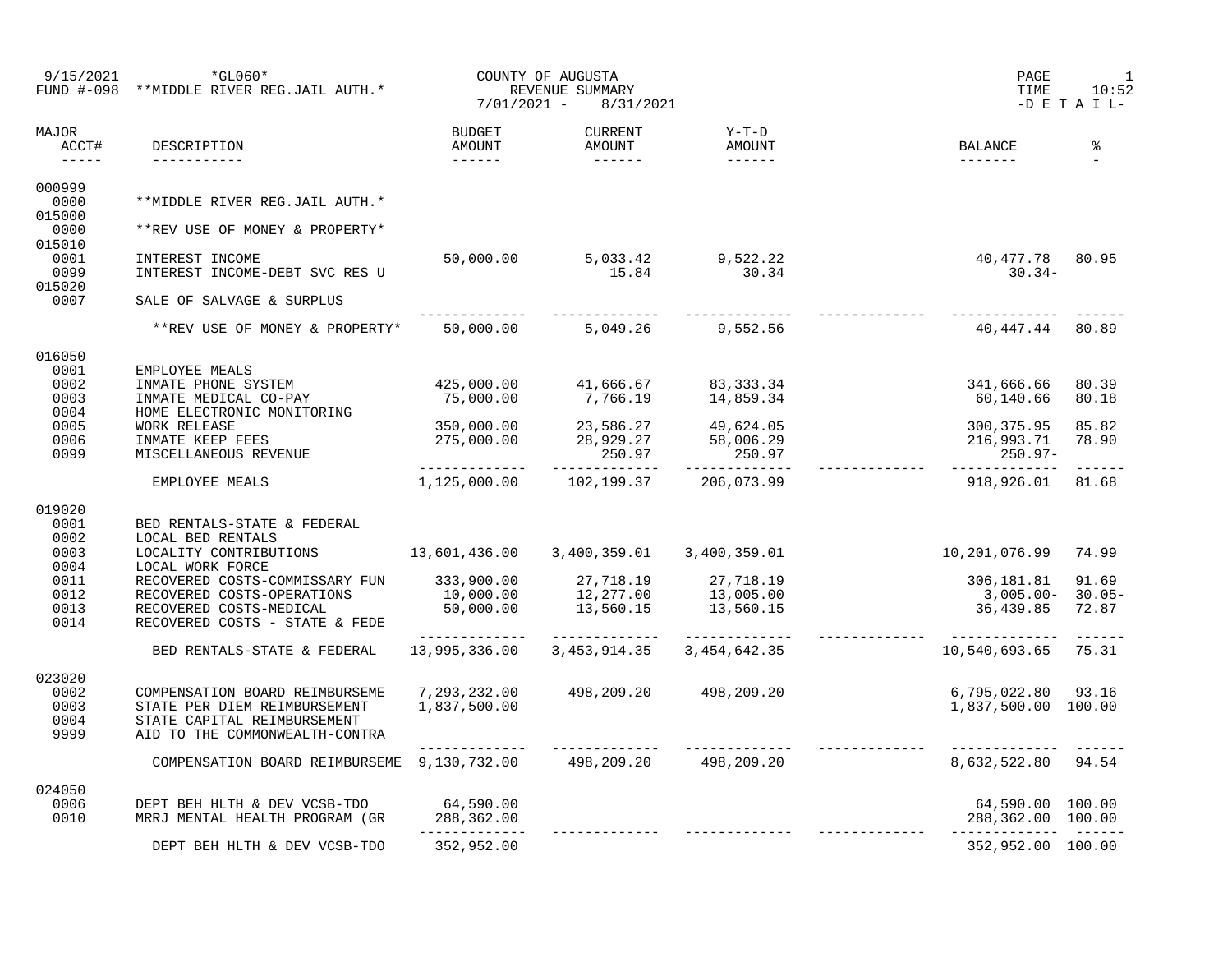| 9/15/2021<br>FUND #-098 | $*GLO60*$<br>**MIDDLE RIVER REG.JAIL AUTH.*                                 | $7/01/2021 -$                     | COUNTY OF AUGUSTA<br>REVENUE SUMMARY<br>8/31/2021 |                             | PAGE<br>TIME              | 2<br>10:52<br>$-D$ E T A I L- |
|-------------------------|-----------------------------------------------------------------------------|-----------------------------------|---------------------------------------------------|-----------------------------|---------------------------|-------------------------------|
| MAJOR<br>ACCT#          | DESCRIPTION                                                                 | <b>BUDGET</b><br>AMOUNT<br>------ | <b>CURRENT</b><br>AMOUNT                          | $Y-T-D$<br>AMOUNT<br>------ | <b>BALANCE</b><br>------- |                               |
| 033011<br>0003<br>0021  | JUSTICE ASSISTANCE GRANT (JAG)<br>EOUIPMENT (COVID GRANT)<br>--FUND TOTAL-- | 24,654,020.00                     | 4,059,372.18                                      | 4,168,478.10                | 20,485,541.90             | 83.09                         |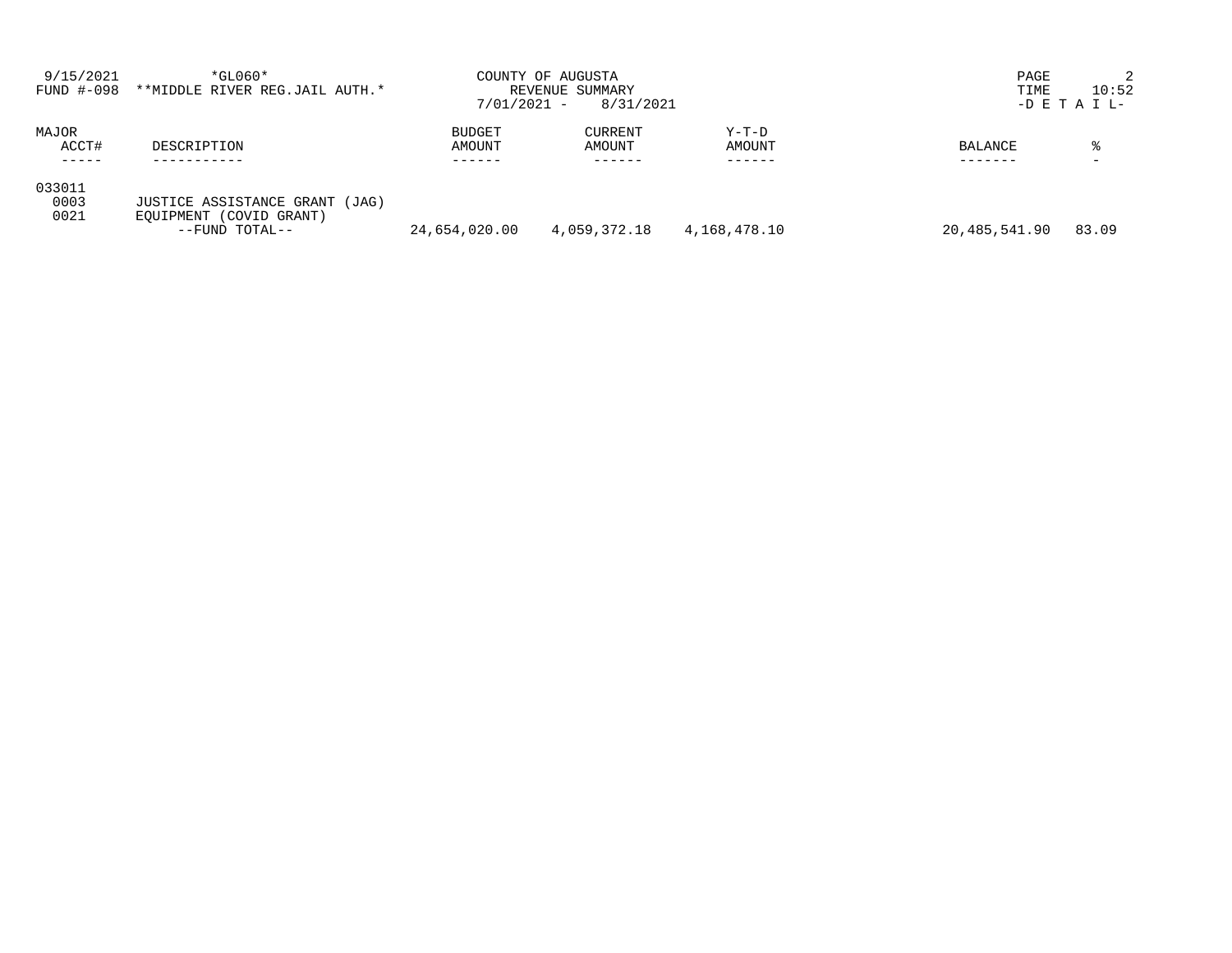|                | $\begin{array}{lllllll} 9/15/2021 & & \star_{\text{GL060}}\star & & & \text{COUNTY OF AUGUSTA} \\ \text{FUND #-098} & & \star{\star_{\text{MIDDLE RIVER REG.JAIL AUTH.*}} } & & & \text{EXPENDITURE SUMARY} \\ \end{array}$                                              |  |  | PAGE<br>TIME    | 10:52<br>$-D$ E T A I L- |
|----------------|--------------------------------------------------------------------------------------------------------------------------------------------------------------------------------------------------------------------------------------------------------------------------|--|--|-----------------|--------------------------|
| MAJOR<br>ACCT# | $\begin{tabular}{lcccccc} \texttt{DESCRIPITION} & \texttt{X-T-D} & \texttt{ENCUMBRANCE} & \texttt{UNENCUMBERED} \\ \texttt{AMOUNT} & \texttt{AMOUNT} & \texttt{AMOUNT} & \texttt{AMOUNT} & \texttt{AMOUNT} & \texttt{AMOUNT} & \texttt{BALANCE} \\ \hline \end{tabular}$ |  |  |                 | ⊱                        |
| 000999         |                                                                                                                                                                                                                                                                          |  |  |                 |                          |
| 0000<br>033020 | **MIDDLE RIVER REG.JAIL AUTH.*                                                                                                                                                                                                                                           |  |  |                 |                          |
| 0000           | **OPERATIONS**                                                                                                                                                                                                                                                           |  |  |                 |                          |
| 1100           |                                                                                                                                                                                                                                                                          |  |  |                 | 85.80                    |
| 1200           |                                                                                                                                                                                                                                                                          |  |  |                 | 62.41                    |
| 1300           |                                                                                                                                                                                                                                                                          |  |  |                 | 85.16                    |
| 1400           |                                                                                                                                                                                                                                                                          |  |  |                 | 99.16                    |
| 2100           |                                                                                                                                                                                                                                                                          |  |  |                 | 84.95                    |
| 2210           |                                                                                                                                                                                                                                                                          |  |  |                 | 85.90                    |
| 2300           |                                                                                                                                                                                                                                                                          |  |  |                 | 87.27                    |
| 2400           |                                                                                                                                                                                                                                                                          |  |  |                 | 85.90                    |
| 2500           |                                                                                                                                                                                                                                                                          |  |  |                 | 81.44                    |
| 2600           |                                                                                                                                                                                                                                                                          |  |  |                 | 79.59                    |
| 2700           |                                                                                                                                                                                                                                                                          |  |  |                 | 76.39                    |
| 2800           | HEALTH INSURANCE                                                                                                                                                                                                                                                         |  |  |                 |                          |
| 2801           | HOSPITALIZATION-MRRJ<br>HEALTH SAVINGS ACCOUNT 14,000.00 875.07 1,791.81 19                                                                                                                                                                                              |  |  |                 |                          |
| 2802           |                                                                                                                                                                                                                                                                          |  |  |                 | 87.20                    |
| 3102           | HEALTH CLUB<br>OTHER BENEFITS<br>PROFESSIONAL HEALTH SERVICES 1,698,293.00 179,783.90 225,129.04 1,805.44<br>PROFESSIONAL HEALTH SERVICES 1,698,293.00 179,783.90 225,129.04 1,473,163.96                                                                                |  |  |                 |                          |
| 3103           |                                                                                                                                                                                                                                                                          |  |  |                 | 94.84                    |
| 3110           |                                                                                                                                                                                                                                                                          |  |  |                 | 86.74                    |
| 3111           |                                                                                                                                                                                                                                                                          |  |  |                 |                          |
| 3112<br>3121   |                                                                                                                                                                                                                                                                          |  |  | 7,800.00 100.00 |                          |
| 3124           |                                                                                                                                                                                                                                                                          |  |  |                 | 85.30                    |
| 3310           |                                                                                                                                                                                                                                                                          |  |  |                 | 88.98                    |
| 3320           |                                                                                                                                                                                                                                                                          |  |  |                 | 91.30                    |
| 3321           |                                                                                                                                                                                                                                                                          |  |  |                 | 83.29                    |
| 3322           |                                                                                                                                                                                                                                                                          |  |  |                 | 96.25                    |
| 3324           |                                                                                                                                                                                                                                                                          |  |  |                 | 88.43                    |
| 3330           |                                                                                                                                                                                                                                                                          |  |  |                 | 96.05                    |
| 3600           |                                                                                                                                                                                                                                                                          |  |  |                 | 100.00                   |
| 3900           |                                                                                                                                                                                                                                                                          |  |  |                 | 100.00                   |
| 5100           |                                                                                                                                                                                                                                                                          |  |  |                 | 84.09                    |
| 5102           |                                                                                                                                                                                                                                                                          |  |  |                 | 93.95                    |
| 5103           |                                                                                                                                                                                                                                                                          |  |  |                 | 88.66                    |
| 5104           |                                                                                                                                                                                                                                                                          |  |  |                 | 93.35                    |
| 5201           |                                                                                                                                                                                                                                                                          |  |  |                 | 99.67                    |
| 5203           | $\begin{tabular}{l cccc} \textbf{MED} & 13.001.001 & 0.0000 & 0.0000 & 0.00000 & 0.00000 & 0.00000 & 0.00000 & 0.00000 & 0.00000 & 0.00000 & 0.00000 & 0.00000 & 0.00000 & 0.00000 & 0.00000 & 0.00000 & 0.00000 & 0.00000 & 0.00000 & 0.00000 & 0.00000 & 0.00000 & 0.$ |  |  |                 | 84.66                    |
| 5300           |                                                                                                                                                                                                                                                                          |  |  |                 | 5.23                     |
| 5305           |                                                                                                                                                                                                                                                                          |  |  |                 | 41.63                    |
| 5501           |                                                                                                                                                                                                                                                                          |  |  |                 | 83.88                    |
| 5801           |                                                                                                                                                                                                                                                                          |  |  |                 | 89.56                    |
| 6001           |                                                                                                                                                                                                                                                                          |  |  |                 | 78.94                    |
| 6002           | 0001 10,194.28 EVOU<br>PRESCRIPTION DRUGS 17,563.59 706,965.00 16,929.52 89,401.41 617,563.59<br>MEDICAL SUPPLIES 85,000.00 2,152.65 10,194.28 74,805.72<br>LAUN, HOUSEKEEPING & JANIT SUP 90,000.00 3,833.16 9,466.83 5.35- 80,538.52                                   |  |  |                 |                          |
| 6003           |                                                                                                                                                                                                                                                                          |  |  |                 | 87.35                    |
| 6004           |                                                                                                                                                                                                                                                                          |  |  |                 | 88.00                    |
| 6005           |                                                                                                                                                                                                                                                                          |  |  |                 | 89.48                    |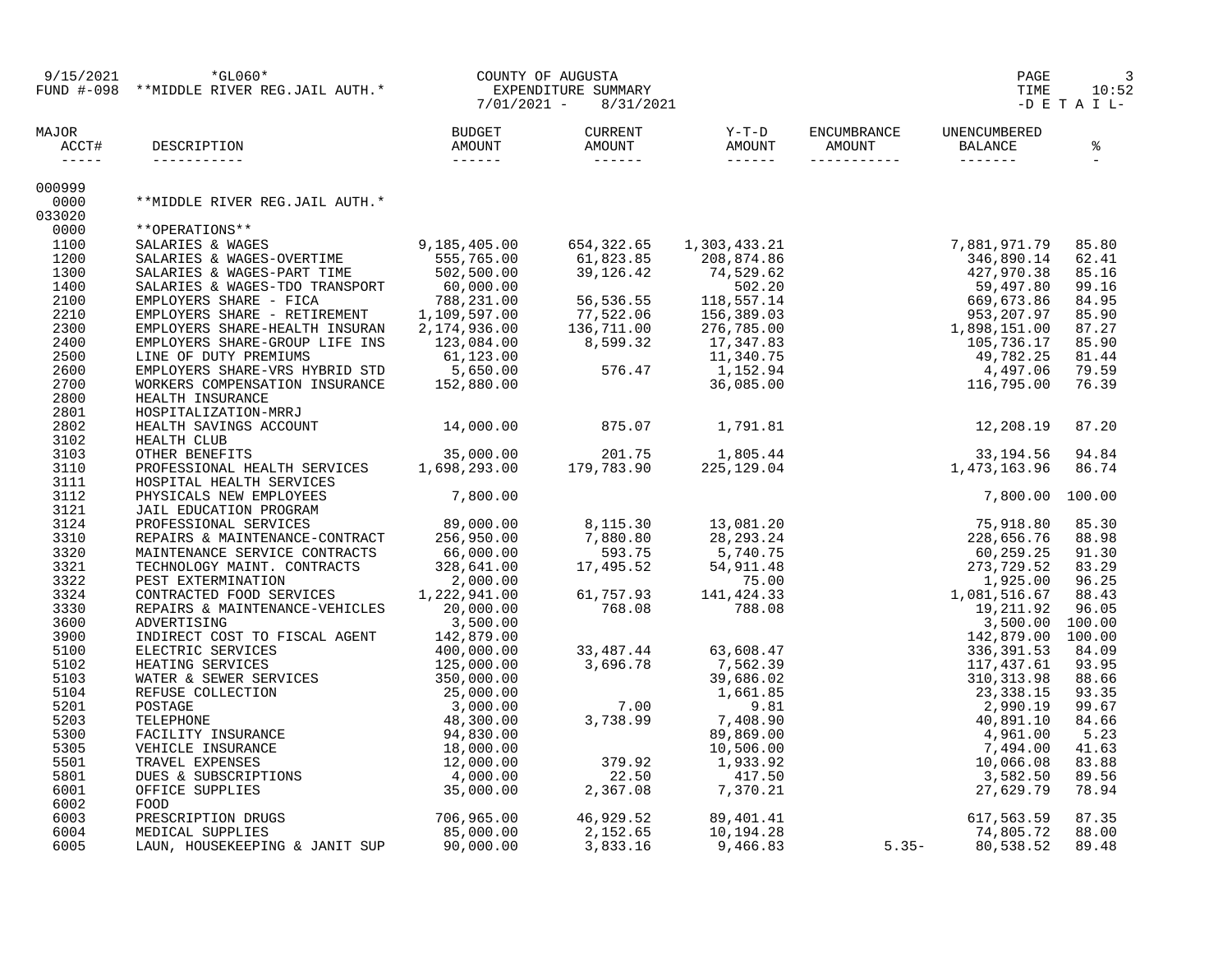| 9/15/2021      | $*$ GL060*<br>FUND #-098 **MIDDLE RIVER REG.JAIL AUTH.*                                                                                                                                                                                      |                        | COUNTY OF AUGUSTA<br>EXPENDITURE SUMMARY<br>$7/01/2021 - 8/31/2021$                                                                                                                                                                                                                                                                                                                                                                                                                                         |                   |                                      | PAGE<br>TIME                               | $\overline{4}$<br>10:52<br>$-D$ E T A I L- |
|----------------|----------------------------------------------------------------------------------------------------------------------------------------------------------------------------------------------------------------------------------------------|------------------------|-------------------------------------------------------------------------------------------------------------------------------------------------------------------------------------------------------------------------------------------------------------------------------------------------------------------------------------------------------------------------------------------------------------------------------------------------------------------------------------------------------------|-------------------|--------------------------------------|--------------------------------------------|--------------------------------------------|
| MAJOR<br>ACCT# |                                                                                                                                                                                                                                              |                        | CURRENT<br>AMOUNT<br>$\begin{array}{cccccccccc} \multicolumn{2}{c}{} & \multicolumn{2}{c}{} & \multicolumn{2}{c}{} & \multicolumn{2}{c}{} & \multicolumn{2}{c}{} & \multicolumn{2}{c}{} & \multicolumn{2}{c}{} & \multicolumn{2}{c}{} & \multicolumn{2}{c}{} & \multicolumn{2}{c}{} & \multicolumn{2}{c}{} & \multicolumn{2}{c}{} & \multicolumn{2}{c}{} & \multicolumn{2}{c}{} & \multicolumn{2}{c}{} & \multicolumn{2}{c}{} & \multicolumn{2}{c}{} & \multicolumn{2}{c}{} & \multicolumn{2}{c}{} & \mult$ | $Y-T-D$<br>AMOUNT | ENCUMBRANCE<br>AMOUNT<br>----------- | UNENCUMBERED<br>BALANCE<br>$- - - - - - -$ | နွ<br>$\equiv$                             |
| 6006           | LINEN SUPPLIES                                                                                                                                                                                                                               |                        | $\begin{array}{cccc} 20\, , 000\, . \, 00 & 747\, . \, 00 & 747\, . \, 00 \\ 167\, , 100\, . \, 00 & 11\, , 265\, . \, 75 & 20\, , 026\, . \, 21 \\ 40\, , 000\, . \, 00 & 930\, . \, 49 & 2\, , 227\, . \, 44 \\ \end{array}$                                                                                                                                                                                                                                                                              |                   |                                      | 19,253.00                                  | 96.26                                      |
| 6007           | REPAIR & MAINTENANCE SUPPLIES 167,100.00                                                                                                                                                                                                     |                        |                                                                                                                                                                                                                                                                                                                                                                                                                                                                                                             |                   | $20,026.21$ $295.88 - 147,369.67$    |                                            | 88.19                                      |
| 6008           |                                                                                                                                                                                                                                              |                        |                                                                                                                                                                                                                                                                                                                                                                                                                                                                                                             |                   |                                      |                                            |                                            |
| 6009           |                                                                                                                                                                                                                                              |                        |                                                                                                                                                                                                                                                                                                                                                                                                                                                                                                             |                   |                                      |                                            |                                            |
| 6010           | VEHICLE FUEL<br>VEHICLE MAINTENANCE 32,000.00<br>POLICE SUPPLIES 35,000.00<br>POLICE SUPPLIES 50,000.00<br>FOOD SERVICE SUPPLIES 35,000.00<br>FOOD SERVICE SUPPLIES 35,000.00<br>COMPUTER/TECHNOLOGY SUPPLIES 151,400.00<br>PERSONAI. SUPPLI |                        | $\begin{array}{cccccc} 11,265.75 & 20,026.21 & 295.88- & 147,369.67 & 88.19 \\ 930.49 & 2,227.44 & 37,772.56 & 94.43 \\ 2,01.38 & 21,798.65 & 94.37 \\ 800.00 & 6,012.22 & 86.46- & 29,074.24 & 83.06 \\ 222.60 & 19,777.40 & 98.88 \\ 964.40 & 964.40 & 84,035.60 & 9$                                                                                                                                                                                                                                     |                   |                                      |                                            |                                            |
| 6011           |                                                                                                                                                                                                                                              |                        |                                                                                                                                                                                                                                                                                                                                                                                                                                                                                                             |                   |                                      |                                            |                                            |
| 6012           |                                                                                                                                                                                                                                              |                        |                                                                                                                                                                                                                                                                                                                                                                                                                                                                                                             |                   |                                      |                                            |                                            |
| 6013           |                                                                                                                                                                                                                                              |                        |                                                                                                                                                                                                                                                                                                                                                                                                                                                                                                             |                   |                                      |                                            |                                            |
| 6016           | PERSONAL SUPPLIES INMATES                                                                                                                                                                                                                    | 85,000.00              |                                                                                                                                                                                                                                                                                                                                                                                                                                                                                                             |                   |                                      |                                            |                                            |
| 6017           | WEARING APPAREL INMATES<br>WEARING APPAREL INMATES 35,000.00<br>BED RENTALS-OTHER FACILITIES 1,000,000.00                                                                                                                                    | 35,000.00              |                                                                                                                                                                                                                                                                                                                                                                                                                                                                                                             |                   |                                      |                                            |                                            |
| 6018<br>7002   |                                                                                                                                                                                                                                              |                        |                                                                                                                                                                                                                                                                                                                                                                                                                                                                                                             |                   |                                      |                                            |                                            |
| 7003           | TRAINING<br>FIREARMS RANGE<br>LAND                                                                                                                                                                                                           | 169,247.00<br>2,000.00 |                                                                                                                                                                                                                                                                                                                                                                                                                                                                                                             |                   |                                      | 2,000.00 100.00                            |                                            |
| 8000           | LAND                                                                                                                                                                                                                                         |                        |                                                                                                                                                                                                                                                                                                                                                                                                                                                                                                             |                   |                                      |                                            |                                            |
| 8001           | EQUIPMENT                                                                                                                                                                                                                                    |                        |                                                                                                                                                                                                                                                                                                                                                                                                                                                                                                             |                   | 46,195.00                            | 46,195.00-                                 |                                            |
| 8002           |                                                                                                                                                                                                                                              |                        |                                                                                                                                                                                                                                                                                                                                                                                                                                                                                                             |                   |                                      |                                            |                                            |
| 8003           | EURNITURE & FIXTURES<br>COMPUTER HARDWARE<br>COMPUTER SOFTWARE<br>MOTOR VEHICLES<br>FACILITY IMPROVEMENTS<br>FACILITY IMPROVEMENTS<br>FACILITY IMPROVEMENTS<br>503,000.00<br>47,888.                                                         |                        |                                                                                                                                                                                                                                                                                                                                                                                                                                                                                                             |                   |                                      | 80,627.23                                  | 36.48                                      |
| 8004           |                                                                                                                                                                                                                                              |                        |                                                                                                                                                                                                                                                                                                                                                                                                                                                                                                             |                   |                                      | 12,253.43-                                 |                                            |
| 8005           |                                                                                                                                                                                                                                              |                        |                                                                                                                                                                                                                                                                                                                                                                                                                                                                                                             |                   |                                      |                                            |                                            |
| 8006           |                                                                                                                                                                                                                                              |                        |                                                                                                                                                                                                                                                                                                                                                                                                                                                                                                             |                   | 47,888.78- 550,888.78 109.52         |                                            |                                            |
| 8007           | S.A.W. RANGE                                                                                                                                                                                                                                 |                        |                                                                                                                                                                                                                                                                                                                                                                                                                                                                                                             |                   |                                      |                                            |                                            |
| 8021           | EQUIPMENT (COVID GRANT)                                                                                                                                                                                                                      |                        |                                                                                                                                                                                                                                                                                                                                                                                                                                                                                                             |                   |                                      |                                            |                                            |
| 8210           | DEPRECIATION EXPENSE                                                                                                                                                                                                                         |                        |                                                                                                                                                                                                                                                                                                                                                                                                                                                                                                             |                   | $2.00 -$                             | 2.00                                       |                                            |
| 8211           | GAIN/LOSS ON DISPOSAL OF ASSET                                                                                                                                                                                                               |                        |                                                                                                                                                                                                                                                                                                                                                                                                                                                                                                             |                   |                                      |                                            |                                            |
| 8999           | OTHER                                                                                                                                                                                                                                        |                        |                                                                                                                                                                                                                                                                                                                                                                                                                                                                                                             |                   |                                      |                                            |                                            |
| 9110           | REDEMPTION OF PRINCIPAL 1,135,000.00                                                                                                                                                                                                         |                        |                                                                                                                                                                                                                                                                                                                                                                                                                                                                                                             |                   |                                      | 1,135,000.00 100.00                        |                                            |
| 9150           | INTEREST EXPENSE-BONDS                                                                                                                                                                                                                       | 818,441.00             |                                                                                                                                                                                                                                                                                                                                                                                                                                                                                                             |                   |                                      | 818,441.00 100.00                          |                                            |
| 9210           | OPERATING RESERVE                                                                                                                                                                                                                            |                        |                                                                                                                                                                                                                                                                                                                                                                                                                                                                                                             |                   |                                      |                                            |                                            |
| 9220           | REPAIR & REPLACEMENT RESERVE                                                                                                                                                                                                                 |                        |                                                                                                                                                                                                                                                                                                                                                                                                                                                                                                             |                   |                                      |                                            |                                            |
| 9230<br>9240   | MOTOR VEHICLE RESERVE<br>COMPUTER EOUIPMENT RESERVE                                                                                                                                                                                          |                        |                                                                                                                                                                                                                                                                                                                                                                                                                                                                                                             |                   |                                      | 20,677.50-20,677.50                        |                                            |
| 9250           | OPEB RESERVE                                                                                                                                                                                                                                 |                        |                                                                                                                                                                                                                                                                                                                                                                                                                                                                                                             |                   |                                      |                                            |                                            |
|                |                                                                                                                                                                                                                                              |                        |                                                                                                                                                                                                                                                                                                                                                                                                                                                                                                             |                   |                                      |                                            |                                            |
|                | **OPERATIONS**                                                                                                                                                                                                                               |                        | 25,087,458.00  1,599,228.67  3,365,129.85  68,955.97-  21,791,284.12  86.86                                                                                                                                                                                                                                                                                                                                                                                                                                 |                   |                                      |                                            |                                            |
| 033030         |                                                                                                                                                                                                                                              |                        |                                                                                                                                                                                                                                                                                                                                                                                                                                                                                                             |                   |                                      |                                            |                                            |
| 0000           | **DCJS/JAIL MENTAL HEALTH PROG                                                                                                                                                                                                               |                        |                                                                                                                                                                                                                                                                                                                                                                                                                                                                                                             |                   |                                      |                                            |                                            |
| 3100           |                                                                                                                                                                                                                                              |                        |                                                                                                                                                                                                                                                                                                                                                                                                                                                                                                             |                   |                                      | 105,170.30                                 | 85.73                                      |
| 3110           |                                                                                                                                                                                                                                              |                        |                                                                                                                                                                                                                                                                                                                                                                                                                                                                                                             |                   |                                      | 85,240.00                                  | 89.16                                      |
| 3900           |                                                                                                                                                                                                                                              |                        | 122, 674.00<br>9, 814.21<br>95, 600.00<br>21, 468.00<br>1, 717.49<br>3, 063.15                                                                                                                                                                                                                                                                                                                                                                                                                              |                   |                                      | 18,404.85                                  | 85.73                                      |
| 5501           |                                                                                                                                                                                                                                              |                        |                                                                                                                                                                                                                                                                                                                                                                                                                                                                                                             |                   |                                      | 580.00 100.00                              |                                            |
| 6015           |                                                                                                                                                                                                                                              |                        |                                                                                                                                                                                                                                                                                                                                                                                                                                                                                                             |                   |                                      |                                            | 99.44                                      |
| 8001           |                                                                                                                                                                                                                                              |                        | -------------                                                                                                                                                                                                                                                                                                                                                                                                                                                                                               | ______________    |                                      | 8,920.00 100.00                            |                                            |
|                | **DCJS/JAIL MENTAL HEALTH PROG                                                                                                                                                                                                               | 288,362.00             | 19,150.23                                                                                                                                                                                                                                                                                                                                                                                                                                                                                                   | 31, 377.51        | $234.76-$                            | 257,219.25                                 | 89.20                                      |
|                | --FUND TOTAL--                                                                                                                                                                                                                               | 25, 375, 820, 00       | 1,618,378.90                                                                                                                                                                                                                                                                                                                                                                                                                                                                                                | 3,396,507.36      |                                      | 69.190.73-22.048.503.37                    | 86.88                                      |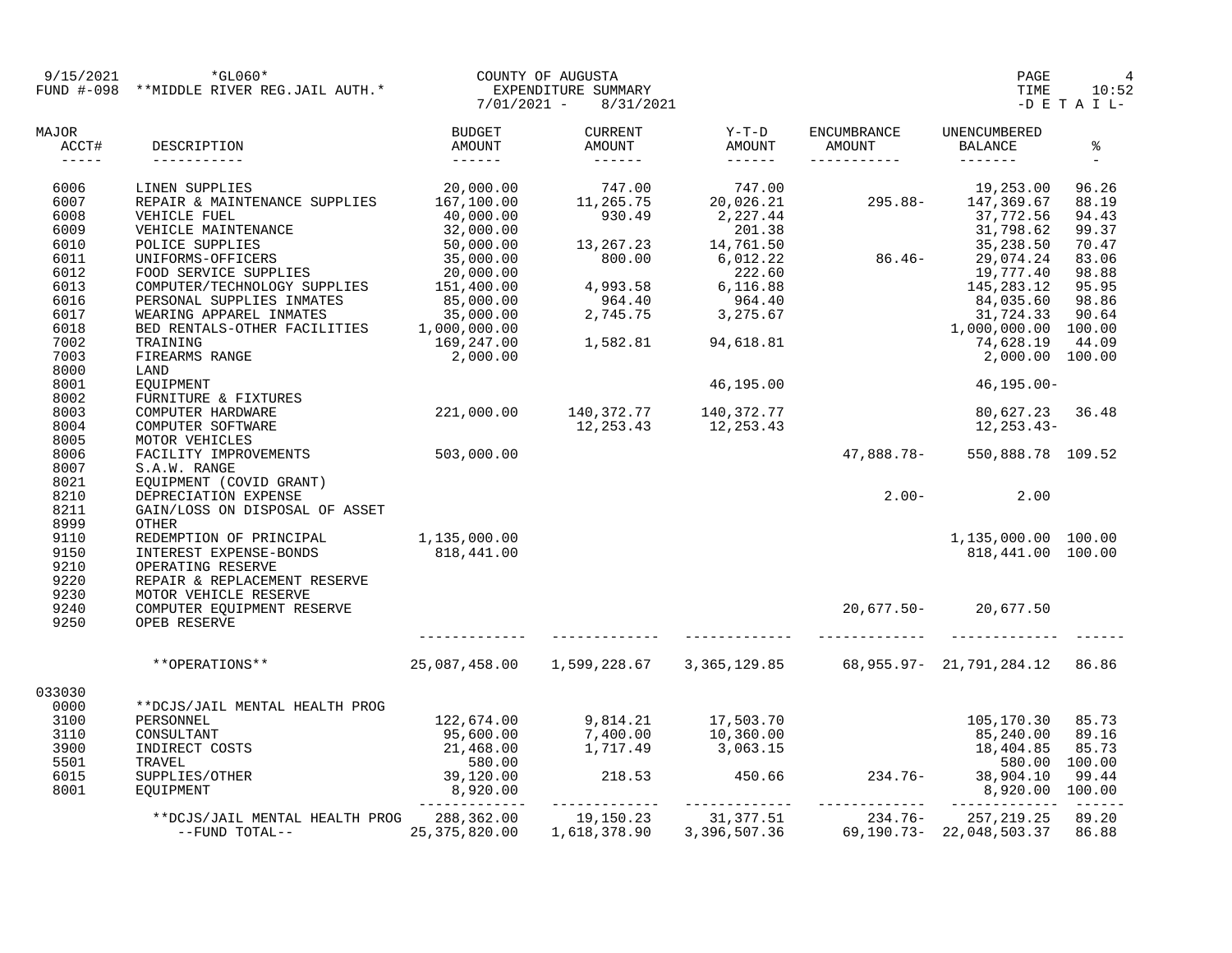#### **MIDDLE RIVER REGIONAL JAIL FY 2022 REVENUES**

| $3 - 98$                   | <b>REVENUES:</b>                                                                                                        |                    | FY 2022                                  |          | FY 2022                       | FY 2022                              |                     | FY 2022                            |          | FY 2022                              |                         | FY 2022                  | $\frac{9}{6}$  | %              |
|----------------------------|-------------------------------------------------------------------------------------------------------------------------|--------------------|------------------------------------------|----------|-------------------------------|--------------------------------------|---------------------|------------------------------------|----------|--------------------------------------|-------------------------|--------------------------|----------------|----------------|
|                            |                                                                                                                         |                    | <b>REVENUE BUDGET</b><br><b>APPROVED</b> |          | <b>BUDGET</b><br>AMENDMENT #1 | <b>BUDGET</b><br><b>AMENDMENT #2</b> |                     | <b>REVISED BUDGET</b>              |          | <b>ACTUAL REVENUE</b>                |                         | <b>BALANCE</b>           | <b>ACTUALS</b> | <b>BALANCE</b> |
| 15010-0001                 | <b>INTEREST INCOME</b>                                                                                                  | \$                 | 50,000.00                                |          |                               |                                      | \$                  | 50,000.00                          | \$       | 9,552.56                             |                         | 40,447.44                | 19.11%         | 80.89%         |
| 15020-0007                 | SALE OF SALVAGE & SURPLUS                                                                                               | \$                 |                                          |          |                               |                                      | \$                  |                                    | \$       |                                      | \$                      |                          | #DIV/0!        | #DIV/0!        |
| 16050-0002                 | INMATE PHONE SYSTEM                                                                                                     | \$                 | 425,000.00                               |          |                               |                                      | \$                  | 425,000.00                         | \$       | 83,333.34                            | \$                      | 341,666.66               | 19.61%         | 80.39%         |
| 16050-0003                 | INMATE MEDICAL COPAY                                                                                                    | \$                 | 75,000.00                                |          |                               |                                      | \$                  | 75,000.00                          | \$       | 15,292.98                            |                         | 59,707.02                | 20.39%         | 79.61%         |
| 16050-0004                 | HOME ELECTRONIC MONITORING                                                                                              | \$                 |                                          |          |                               |                                      | \$                  |                                    | \$       |                                      | \$                      |                          | #DIV/0!        | #DIV/0!        |
| 16050-0005                 | <b>WORK RELEASE</b>                                                                                                     | \$                 | 350,000.00                               |          |                               |                                      | \$                  | 350,000.00                         | \$       | 55,542.37                            | \$                      | 294,457.63               | 15.87%         | 84.13%         |
| 16050-0006                 | INMATE KEEP FEES                                                                                                        | \$                 | 275,000.00                               |          |                               |                                      | \$                  | 275,000.00                         | \$       | 65,602.39                            | \$                      | 209,397.61               | 23.86%         | 76.14%         |
| 16050-0099                 | MISCELLANEOUS REVENUE                                                                                                   | $\ddot{\bm{\tau}}$ |                                          |          |                               |                                      | \$                  |                                    | \$       | 452.65                               |                         | (452.65)                 | #DIV/0!        | #DIV/0!        |
| 19020-0001                 | BED RENTALS-STATE & FEDERAL                                                                                             | \$                 |                                          |          |                               |                                      | \$                  |                                    | \$       |                                      |                         |                          | #DIV/0!        | #DIV/0!        |
| 19020-0002                 | LOCAL BED RENTALS                                                                                                       | $\ddot{\bm{\tau}}$ |                                          |          |                               |                                      | $\ddot{\text{s}}$   |                                    | \$       |                                      | $\ddot{\bm{\varsigma}}$ |                          | #DIV/0!        | #DIV/0!        |
| 19020-0011                 | RECOVERED COSTS-COMMISSARY FUNDS                                                                                        | \$                 | 333,900.00                               |          |                               |                                      |                     | 333,900.00                         | \$       | 57,213.50                            | \$                      | 276,686.50               | 17.13%         | 82.87%         |
| 19020-0012                 | RECOVERED COSTS-OPERATIONS                                                                                              | \$                 | 10,000.00                                |          |                               |                                      | \$                  | 10,000.00                          | \$       | 13,075.05                            | \$                      | (3,075.05)               | 130.75%        | $-30.75%$      |
| 19020-0013                 | RECOVERED COSTS- MEDICAL                                                                                                | \$                 | 50,000.00                                |          |                               |                                      | \$                  | 50,000.00                          | \$       | 45,103.89                            | \$                      | 4,896.11                 | 90.21%         | 9.79%          |
| 19020-0014                 | RECOVERED COSTS- STATE/FEDERAL                                                                                          | \$                 |                                          |          |                               |                                      | $\ddot{\text{s}}$   |                                    | \$       |                                      |                         |                          | #DIV/0!        | #DIV/0!        |
| 19020-0003                 | LOCALITY CONTRIBUTIONS                                                                                                  | \$                 | 13,601,436.00                            |          |                               |                                      |                     | 13,601,436.00                      | \$       | 3,400,359.01                         | $\frac{1}{2}$           | 10,201,076.99            | 25.00%         | 75.00%         |
| 23020-0002                 | COMP BOARD SALARIES & FRINGE                                                                                            |                    | 7,293,232.00                             |          |                               | 370,934.00                           |                     | 7,664,166.00                       | \$       | 1,088,837.57                         |                         | 6,575,328.43             | 14.21%         | 85.79%         |
| 23020-0003                 | COMPENSATION BOARD PER DIEM                                                                                             |                    | 1,837,500.00                             |          |                               |                                      |                     | 1,837,500.00                       | \$       | 438,580.00                           |                         | 1,398,920.00             | 23.87%         | 76.13%         |
| 24050-0006                 | DEPT BEHAVIORAL HEALTH- TDO                                                                                             | \$                 | 64,590.00                                |          |                               |                                      | \$                  | 64,590.00                          | \$       |                                      |                         | 64,590.00                | 0.00%          | 100.00%        |
| 24050-0010                 | MENTAL HEALTH PROGRAM GRANT                                                                                             | \$                 | 288,362.00                               |          |                               |                                      | \$                  | 288,362.00                         | \$       |                                      | $\ddot{\bm{\varsigma}}$ | 288,362.00               | 0.00%          | 100.00%        |
|                            | NET POSITION AVAILABLE FUNDS:                                                                                           |                    |                                          |          |                               |                                      | \$                  |                                    |          |                                      |                         |                          |                |                |
|                            | TECHNOLOGY                                                                                                              | \$                 | 218,800.00                               |          |                               |                                      | \$                  | 218,800.00                         | \$       |                                      | \$                      | 218,800.00               | 0.00%          | 100.00%        |
|                            | SOFTWARE                                                                                                                | \$                 |                                          | \$       | 575,000.00                    |                                      |                     | 575,000.00                         | \$       |                                      |                         | 575,000.00               | 0.00%          | 100.00%        |
|                            | CAPITAL EQUIPMENT                                                                                                       |                    | 503,000.00                               |          |                               |                                      |                     | 503,000.00                         | \$       |                                      |                         | 503,000.00               | 0.00%          | 100.00%        |
|                            | <b>TOTAL REVENUES:</b>                                                                                                  |                    | \$25,375,820.00                          | \$       | 575,000.00                    | \$<br>370,934.00                     |                     | \$26,321,754.00                    |          | \$5,272,945.31                       |                         | \$21,048,808.69          | 20.03%         | 79.97%         |
|                            |                                                                                                                         |                    |                                          |          |                               |                                      |                     |                                    |          |                                      |                         |                          |                |                |
|                            |                                                                                                                         |                    |                                          |          | <b>ADOPTED</b>                |                                      |                     |                                    |          |                                      |                         | QUARTERLY                |                |                |
|                            |                                                                                                                         |                    | OPERATIONAL<br>%                         |          | <b>BUDGET</b>                 |                                      |                     |                                    |          | <b>TOTAI</b><br><b>CONTRIBUTIONS</b> |                         | <b>AMOUNT</b>            |                |                |
|                            |                                                                                                                         |                    |                                          |          |                               |                                      |                     |                                    |          |                                      |                         |                          |                |                |
|                            | AUGUSTA                                                                                                                 |                    | 34.0%                                    | \$       | 4,624,488.24                  |                                      | \$                  | $\sim$                             | \$       | 4,624,488.24                         | <b>5</b>                | 1,156,122.06             |                |                |
|                            | STAUNTON<br>WAYNESBORO                                                                                                  |                    | 20.2%<br>15.0%                           | \$<br>\$ | 2,747,490.07<br>2,040,215.40  |                                      | $\mathfrak s$<br>\$ | $\overline{\phantom{a}}$<br>$\sim$ | \$<br>\$ | 2,747,490.07<br>2,040,215.40 \$      | \$                      | 686,872.52<br>510,053.85 |                |                |
|                            | HIGHLAND                                                                                                                |                    | 0.3%                                     | \$       | 40,804.31                     |                                      | \$                  | $\sim$                             | \$       | 40,804.31                            | \$                      | 10,201.08                |                |                |
|                            | ROCKINGHAM/HARRISONBURG                                                                                                 |                    | 30.5%                                    | \$       | 4,148,437.98                  |                                      | \$                  |                                    | \$       | 4,148,437.98                         | \$                      | 1,037,109.50             |                |                |
|                            | <b>TOTALS</b>                                                                                                           |                    | 100.0%                                   |          | \$13,601,436.00               |                                      | \$                  | $\sim$                             |          | \$13,601,436.00                      | \$                      | 3,400,359.00             |                |                |
|                            |                                                                                                                         |                    |                                          |          |                               |                                      |                     |                                    |          |                                      |                         |                          |                |                |
| <b>BUDGET AMENDMENT #1</b> | 8/3/2021 Appropriate cash available funds from net position to purchase financial software                              |                    |                                          |          |                               |                                      |                     |                                    |          |                                      |                         |                          |                |                |
| <b>BUDGET AMENDMENT #2</b> |                                                                                                                         |                    |                                          |          |                               |                                      |                     |                                    |          |                                      |                         |                          |                |                |
|                            | 10/5/2021 Appropriate additional revenue from the Compensation Board for \$3,000 employee bonus for security positions. |                    |                                          |          |                               |                                      |                     |                                    |          |                                      |                         |                          |                |                |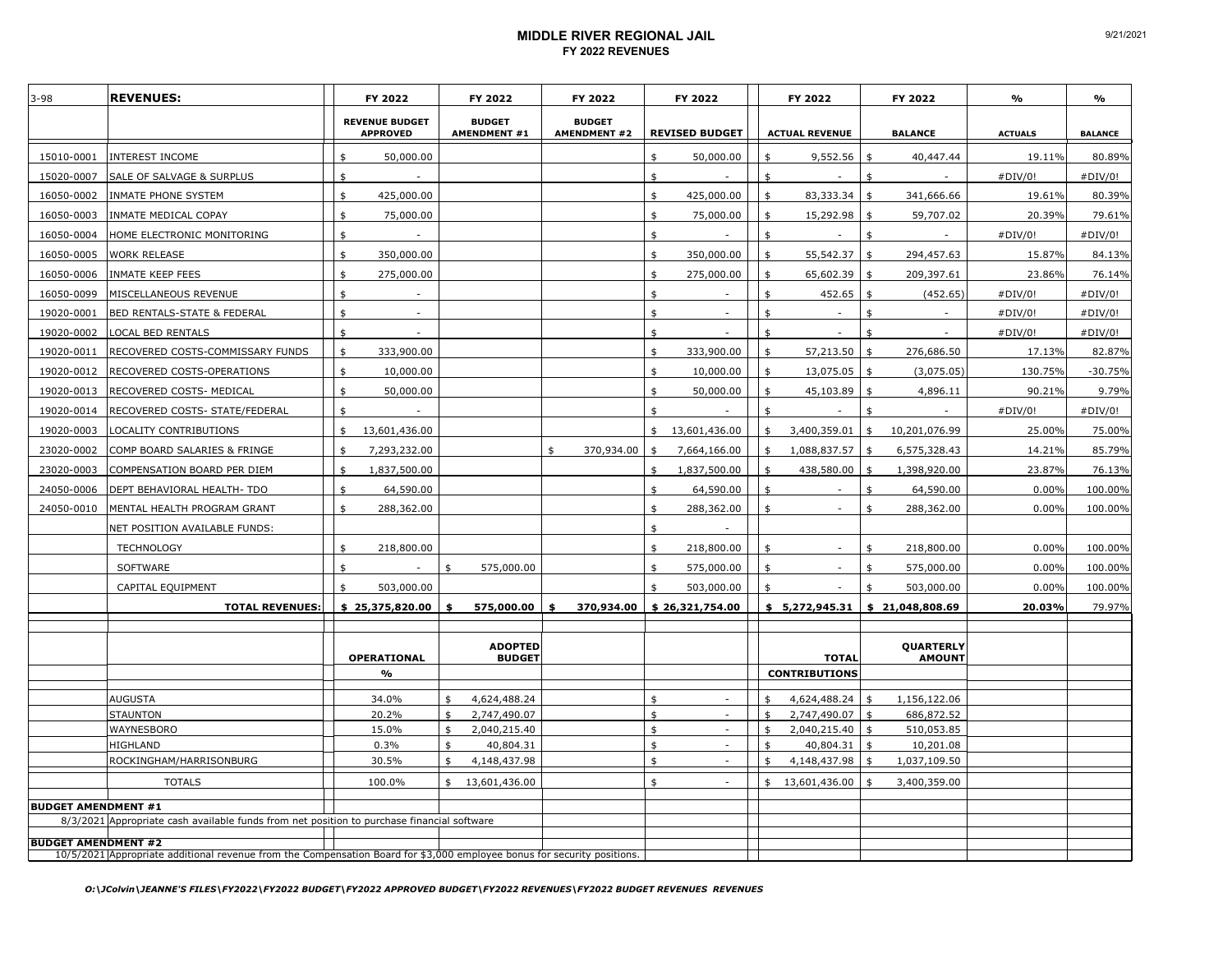### **MIDDLE RIVER REGIONAL JAIL FY2022 OPERATING BUDGET**

|             |                                           | FY 2022                |      | FY2022                   |    | FY2022              |      | FY2022            | FY 2022             | <b>UNENCUMBERED</b> | %               | %                   |
|-------------|-------------------------------------------|------------------------|------|--------------------------|----|---------------------|------|-------------------|---------------------|---------------------|-----------------|---------------------|
| 4-98-33020- | <b>ACCOUNT</b>                            | <b>BUDGET APPROVED</b> |      | <b>BUDGET</b>            |    | <b>BUDGET</b>       |      | <b>REVISED</b>    | <b>EXPENDITURES</b> | <b>BALANCE</b>      | <b>EXPENDED</b> | <b>UNENCUMBERED</b> |
|             |                                           |                        |      | <b>AMENDMENT #1</b>      |    | <b>AMENDMENT #2</b> |      | <b>BUDGET</b>     |                     |                     |                 |                     |
|             | <b>SALARIES &amp; BENEFITS</b>            |                        |      |                          |    |                     |      |                   |                     |                     |                 |                     |
| 1100        | <b>SALARIES &amp; WAGES</b>               | \$<br>9,185,405.00     |      |                          | \$ | 345,000.00 \$       |      | $9,530,405.00$ \$ | 1,303,433.21        | \$<br>8,226,971.79  | 14%             | 86%                 |
| 1200        | <b>OVERTIME</b>                           | \$<br>555,765.00       |      |                          |    |                     | \$   | 555,765.00        | \$<br>208,874.86    | \$<br>346,890.14    | 38%             | 62%                 |
| 1300        | PART TIME                                 | \$<br>502,500.00       |      |                          |    |                     | \$   | $502,500.00$ \$   | 81,929.62           | \$<br>420,570.38    | 16%             | 84%                 |
| 1400        | <b>TDO TRANSPORT</b>                      | \$<br>60,000.00        |      |                          |    |                     | \$   | 60,000.00         | \$<br>502.20        | \$<br>59,497.80     | 1%              | 99%                 |
| 2100        | <b>EMPLOYERS SHARE FICA</b>               | \$<br>788,231.00       |      |                          | \$ | 25,934.00           | \$   | $814,165.00$ \$   | 62,020.59           | \$<br>752,144.41    | 8%              | 92%                 |
| 2210        | <b>EMPLOYERS SHARE RETIREMENT</b>         | \$<br>1,109,597.00     |      |                          |    |                     | \$   | 1,109,597.00 \$   | 78,866.97           | \$<br>1,030,730.03  | 7%              | 93%                 |
| 2300        | EMPLOYERS SHARE HOSPITALIZATION           | \$<br>2,174,936.00     |      |                          |    |                     | \$   | 2,174,936.00 \$   | 140,074.00          | \$<br>2,034,862.00  | 6%              | 94%                 |
| 2400        | EMPLOYERS SHARE GROUP LIFE                | \$<br>123,084.00       |      |                          |    |                     | \$   | 123,084.00 \$     | 8,748.51            | \$<br>114,335.49    | 7%              | 93%                 |
| 2500        | EMPLOYERS SHARE LINE OF DUTY              | \$<br>61,123.00        |      |                          |    |                     | \$   | 61,123.00         | \$<br>11,340.75     | \$<br>49,782.25     | 19%             | 81%                 |
| 2600        | EMPLOYERS SHARE - VRS HYBRID              | \$<br>5,650.00         |      |                          |    |                     | \$   | $5,650.00$ \$     | 576.47              | \$<br>5,073.53      | 10%             | 90%                 |
| 2700        | WORKERS COMPENSATION INSURANCE            | \$<br>152,880.00       |      |                          |    |                     | \$   | 152,880.00        | \$<br>36,085.00     | \$<br>116,795.00    | 24%             | 76%                 |
| 2802        | HEALTH SAVINGS ACCOUNT                    | \$<br>14,000.00        |      |                          |    |                     | \$   | 14,000.00 \$      | 916.74              | \$<br>13,083.26     | 7%              | 93%                 |
| 3103        | OTHER BENEFITS                            | \$<br>35,000.00        |      |                          |    |                     | \$   | 35,000.00         | \$<br>3,508.88      | \$<br>31,491.12     | 10%             | 90%                 |
|             | SALARIES & BENEFITS TOTAL \$              | 14,768,171.00          | \$   | $\overline{\phantom{a}}$ | Ś. | 370,934.00          | \$   | 15,139,105.00     | \$<br>1,936,877.80  | \$<br>13,202,227.20 | 13%             | 87%                 |
|             | <b>PURCHASED SERVICES</b>                 |                        |      |                          |    |                     |      |                   |                     |                     |                 |                     |
| 3110        | PROFESS. HEALTH SERVICES                  | \$<br>1,698,293.00     |      |                          |    |                     | \$   | 1,698,293.00 \$   | 264,990.22          | 1,433,302.78        | 16%             | 84%                 |
| 3112        | PHYSICALS - NEW EMPLOYEES                 | \$<br>7,800.00         |      |                          |    |                     | \$   | 7,800.00          | \$                  | \$<br>7,800.00      | 0%              | 100%                |
| 3124        | <b>PROFESSIONAL SERVICES</b>              | \$<br>89,000.00        |      |                          |    |                     | \$   | 89,000.00         | \$<br>17,193.45     | \$<br>71,806.55     | 19%             | 81%                 |
| 3310        | REPAIRS & MAIN. CONTRACTUAL               | \$<br>256,950.00       |      |                          |    |                     | \$   | 256,950.00        | \$<br>48,721.33     | \$<br>208,228.67    | 19%             | 81%                 |
| 3320        | MAINTENANCE SERVICE CONTRACTS             | \$<br>66,000.00        |      |                          |    |                     | \$   | $66,000.00$ \$    | 6,290.81            | \$<br>59,709.19     | 10%             | 90%                 |
| 3321        | TECHNOLOGY MAINT. CONTRACTS               | \$<br>328,641.00       |      |                          |    |                     | \$   | 328,641.00        | \$<br>91,646.52     | \$<br>236,994.48    | 28%             | 72%                 |
| 3322        | PEST EXTERMINATION                        | \$<br>2,000.00         |      |                          |    |                     | \$   | $2,000.00$ \$     | 150.00              | \$<br>1,850.00      | 8%              | 93%                 |
| 3324        | <b>FOOD SERVICE CONTRACT</b>              | \$<br>1,222,941.00     |      |                          |    |                     | \$   | 1,222,941.00 \$   | 283,787.69          | \$<br>939,153.31    | 23%             |                     |
| 3330        | <b>REPAIRS &amp; MAINTENANCE-VEHICLES</b> | \$<br>20,000.00        |      |                          |    |                     | \$   | $20,000.00$ \$    | 388.08              | \$<br>19,611.92     | 2%              | 98%                 |
| 3600        | ADVERTISING                               | \$<br>3,500.00         |      |                          |    |                     | \$   | $3,500.00$ \$     |                     | \$<br>3,500.00      | 0%              | 100%                |
| 3900        | INDIRECT COST TO FISCAL AGENT             | \$<br>142,879.00       |      |                          |    |                     | \$   | 142,879.00 \$     | 5,794.80            | \$<br>137,084.20    | 4%              | 96%                 |
|             | <b>PURCHASED SERVICES TOTAL   \$</b>      | 3,838,004.00           | - \$ |                          | \$ |                     | - 43 | 3,838,004.00      | \$<br>718,962.90    | \$<br>3,119,041.10  | 19%             | 81%                 |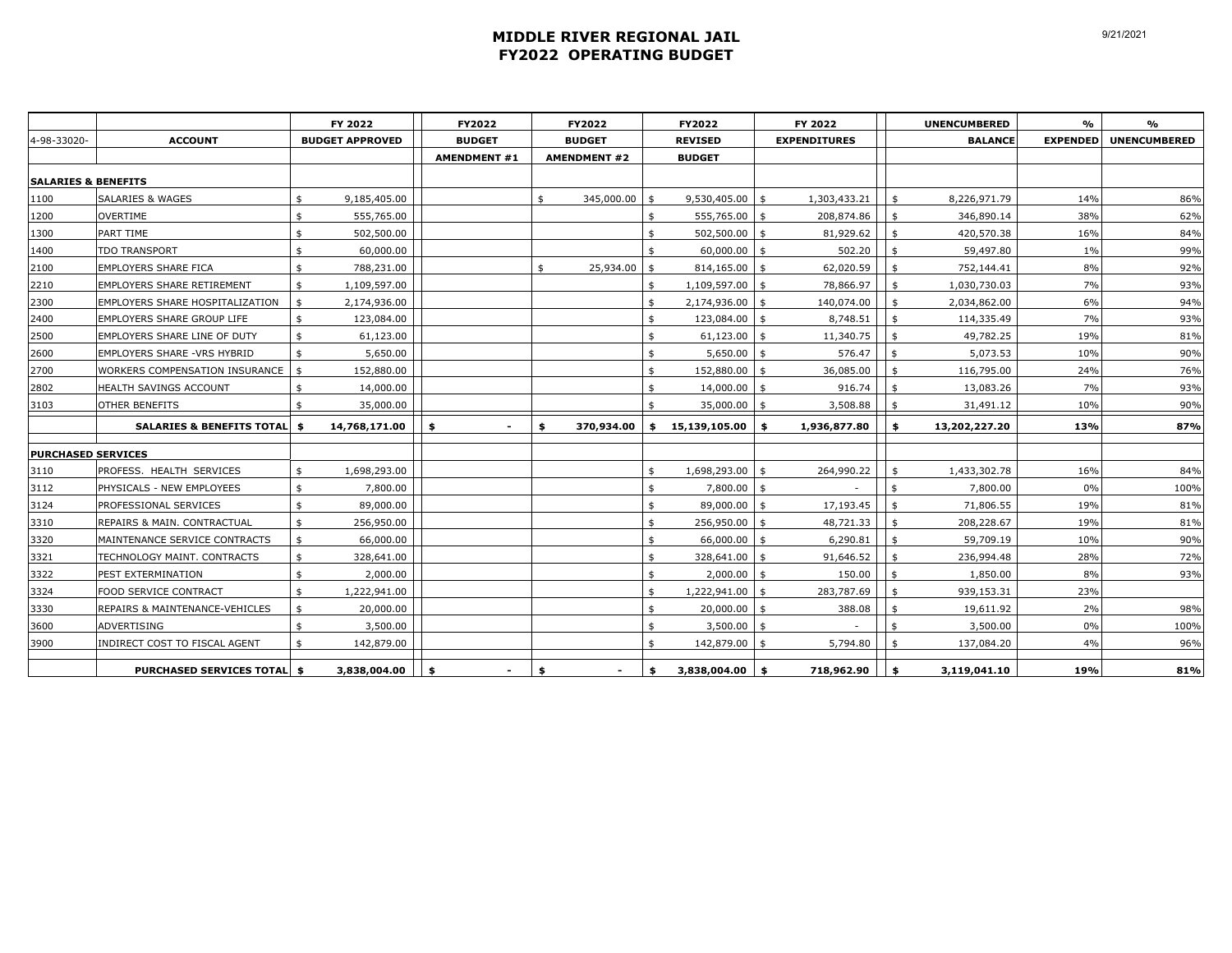### **MIDDLE RIVER REGIONAL JAIL FY2022 OPERATING BUDGET**

|                                 |                                       | FY 2022                | FY2022<br><b>BUDGET</b>          | FY2022<br><b>BUDGET</b> | FY2022                          | FY 2022             |                    | <b>UNENCUMBERED</b> | $\frac{9}{6}$   | $\frac{9}{6}$       |
|---------------------------------|---------------------------------------|------------------------|----------------------------------|-------------------------|---------------------------------|---------------------|--------------------|---------------------|-----------------|---------------------|
| 4-98-33020-                     | <b>ACCOUNT</b>                        | <b>BUDGET APPROVED</b> |                                  |                         | <b>REVISED</b><br><b>BUDGET</b> | <b>EXPENDITURES</b> |                    | <b>BALANCE</b>      | <b>EXPENDED</b> | <b>UNENCUMBERED</b> |
|                                 |                                       |                        | <b>AMENDMENT</b>                 | <b>AMENDMENT #2</b>     |                                 |                     |                    |                     |                 |                     |
|                                 | UTILITIES / TRAVEL / INSURANCE        |                        |                                  |                         |                                 |                     |                    |                     |                 |                     |
| 5100                            | ELECTRIC SERVICES                     | \$<br>400,000.00       |                                  |                         | \$<br>400,000.00 \$             | 94,601.36           | \$                 | 305,398.64          | 24%             | 76%                 |
| 5102                            | <b>HEATING SERVICES</b>               | \$<br>125,000.00       |                                  |                         | \$<br>125,000.00 \$             | 16,345.53           | \$                 | 108,654.47          | 13%             | 87%                 |
| 5103                            | WATER & SEWERAGE SERVICE              | \$<br>350,000.00       |                                  |                         | \$<br>350,000.00 \$             | 74,044.27           | \$                 | 275,955.73          | 21%             | 79%                 |
| 5104                            | REFUSE COLLECTION                     | \$<br>25,000.00        |                                  |                         | \$<br>$25,000.00$ \$            | 2,536.50            | $\sqrt{5}$         | 22,463.50           | 10%             | 90%                 |
| 5201                            | <b>POSTAGE</b>                        | \$<br>3,000.00         |                                  |                         | \$<br>$3,000.00$ \$             | 968.77              | \$                 | 2,031.23            | 32%             | 68%                 |
| 5203                            | <b>TELEPHONE</b>                      | \$<br>48,300.00        |                                  |                         | \$<br>48,300.00 \$              | 9,157.60            | \$                 | 39,142.40           | 19%             | 81%                 |
| 5300                            | FACILITY INSURANCE                    | \$<br>94,830.00        |                                  |                         | \$<br>$94,830.00$ \$            | ×.                  | $\mathbf{\hat{z}}$ | 94,830.00           | 0%              | 100%                |
| 5305                            | <b>VEHICLE INSURANCE</b>              | \$<br>18,000.00        |                                  |                         | \$<br>$18,000.00$ \$            | $\sim$              | \$                 | 18,000.00           | 0%              | 100%                |
| 5501                            | <b>TRAVEL EXPENSES</b>                | \$<br>12,000.00        |                                  |                         | \$<br>$12,000.00$ \$            | 2,637.10            | \$                 | 9,362.90            | 22%             | 78%                 |
| 5801                            | DUES & SUBSCRIPTIONS                  | 4,000.00               |                                  |                         | \$<br>$4,000.00$ \$             | 417.50              | $\mathsf{s}$       | 3,582.50            | 10%             | 90%                 |
|                                 | UTILITIES/TRAVEL & INSURANCE TOTAL \$ | 1,080,130.00           | \$<br>$\blacksquare$             | Ś.<br>$\blacksquare$    | \$<br>1,080,130.00              | \$<br>200,708.63    | \$                 | 879,421.37          | 19%             | 81%                 |
|                                 |                                       |                        |                                  |                         |                                 |                     |                    |                     |                 |                     |
| <b>MATERIALS &amp; SUPPLIES</b> |                                       |                        |                                  |                         |                                 |                     |                    |                     |                 |                     |
| 6001                            | OFFICE SUPPLIES                       | \$<br>35,000.00        |                                  |                         | \$<br>$35,000.00$ \$            | 8,931.68            | \$                 | 26,068.32           | 26%             | 74%                 |
| 6003                            | PRESCRIPTION DRUGS                    | \$<br>706,965.00       |                                  |                         | \$<br>706,965.00 \$             | 89,401.41           | \$                 | 617,563.59          | 13%             | 87%                 |
| 6004                            | MEDICAL SUPPLIES                      | \$<br>85,000.00        |                                  |                         | \$<br>$85,000.00$ \$            | 22,843.00           | \$                 | 62,157.00           | 27%             | 73%                 |
| 6005                            | LAUN, HOUSEKEEPING & JANIT. SUP       | \$<br>90,000.00        |                                  |                         | \$<br>$90,000.00$ \$            | 15,888.37           | $\mathbf{\hat{z}}$ | 74,111.63           | 18%             | 82%                 |
| 6006                            | LINEN SUPPLIES                        | \$<br>20,000.00        |                                  |                         | \$<br>$20,000.00$ \$            | 747.00              | \$                 | 19,253.00           | 4%              | 96%                 |
| 6007                            | REPAIR & MAINTENANCE SUPPLIES         | \$<br>167,100.00       |                                  |                         | \$<br>$167,100.00$ \$           | 30,395.84           | \$                 | 136,704.16          | 18%             | 82%                 |
| 6008                            | MOTOR VEHICLE FUEL                    | \$<br>40,000.00        |                                  |                         | \$<br>$40,000.00$ \$            |                     | \$                 | 40,000.00           | 0%              | 100%                |
| 6009                            | <b>VEHICLE MAINTENANCE</b>            | \$<br>32,000.00        |                                  |                         | \$<br>$32,000.00$ \$            | 458.53              | \$                 | 31,541.47           | 1%              | 99%                 |
| 6010                            | POLICE SUPPLIES                       | \$<br>50,000.00        |                                  |                         | \$<br>$50,000.00$ \$            | 14,699.54           | $\mathfrak{s}$     | 35,300.46           | 29%             | 71%                 |
| 6011                            | UNIFORMS - STAFF                      | \$<br>35,000.00        |                                  |                         | \$<br>35,000.00 \$              | 12,042.35           | \$                 | 22,957.65           | 34%             | 66%                 |
| 6012                            | FOOD SERVICE SUPPLIES                 | \$<br>20,000.00        |                                  |                         | \$<br>$20,000.00$ \$            | 222.60              | \$                 | 19,777.40           | 1%              | 99%                 |
| 6013                            | COMPUTER/TECHNOLOGY SUPPLIES          | \$<br>151,400.00       |                                  |                         | \$<br>151,400.00 \$             | 19,677.64           | \$                 | 131,722.36          | 13%             | 87%                 |
| 6016                            | PERSONAL SUPPLIES INMATES             | \$<br>85,000.00        |                                  |                         | \$<br>$85,000.00$ \$            | 12,490.00           | \$                 | 72,510.00           | 15%             | 85%                 |
| 6017                            | WEARING APPAREL INMATES               | \$<br>35,000.00        |                                  |                         | \$<br>$35,000.00$ \$            | 8,392.71            | \$                 | 26,607.29           | 24%             | 76%                 |
| 6018                            | <b>BED RENTAL</b>                     | \$<br>1,000,000.00     |                                  |                         | \$<br>$1,000,000.00$ \$         |                     | \$                 | 1,000,000.00        | 0%              | 100%                |
|                                 | MATERIALS & SUPPLIES TOTAL \$         | 2,552,465.00           | - \$<br>$\overline{\phantom{0}}$ | \$<br>$\blacksquare$    | \$<br>$2,552,465.00$ \$         | 236,190.67          | -\$                | 2,316,274.33        | 9%              | 91%                 |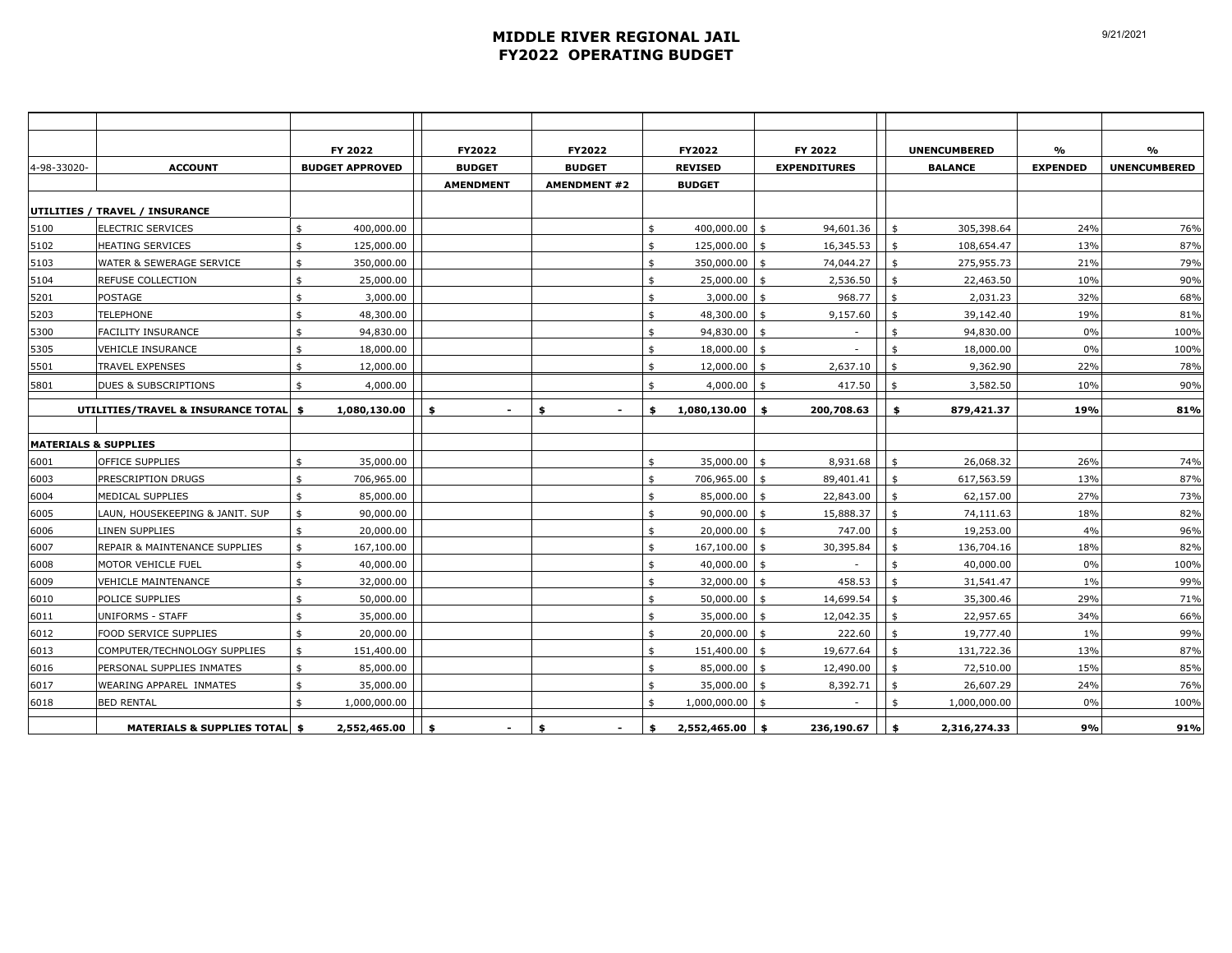### **MIDDLE RIVER REGIONAL JAIL FY2022 OPERATING BUDGET**

|                             |                                     | FY 2022                                   | FY2022               | FY2022               | FY2022                            |                         | FY 2022                  |                | <b>UNENCUMBERED</b>      | %               | $\frac{9}{6}$       |
|-----------------------------|-------------------------------------|-------------------------------------------|----------------------|----------------------|-----------------------------------|-------------------------|--------------------------|----------------|--------------------------|-----------------|---------------------|
| 4-98-33020-                 | <b>ACCOUNT</b>                      | <b>BUDGET APPROVED</b>                    | <b>BUDGET</b>        | <b>BUDGET</b>        | <b>REVISED</b>                    |                         | <b>EXPENDITURES</b>      |                | <b>BALANCE</b>           | <b>EXPENDED</b> | <b>UNENCUMBERED</b> |
|                             |                                     |                                           | <b>AMENDMENT</b>     | <b>AMENDMENT #2</b>  | <b>BUDGET</b>                     |                         |                          |                |                          |                 |                     |
|                             | <b>REGIONAL OPERATIONS</b>          |                                           |                      |                      |                                   |                         |                          |                |                          |                 |                     |
| 7002                        | TRAINING                            | 169,247<br>\$                             |                      |                      | \$<br>169,247.00                  | \$                      | 97,113.81                | \$             | 72,133.19                | 57%             | 43%                 |
| 7003                        | FIREARMS RANGE                      | 2,000<br>\$                               |                      |                      | \$<br>2,000.00                    |                         |                          |                |                          |                 |                     |
|                             |                                     |                                           |                      |                      |                                   |                         |                          |                |                          |                 |                     |
|                             | <b>REGIONAL OPERATIONS TOTAL \$</b> | 171,247                                   | \$<br>$\sim$         | \$<br>$\blacksquare$ | \$<br>171,247                     | \$                      | 97,113.81                | \$             | 72,133.19                | 57%             | 42%                 |
| <b>CAPITAL OUTLAY</b>       |                                     |                                           |                      |                      |                                   |                         |                          |                |                          |                 |                     |
| 8001                        | EQUIPMENT                           | \$<br>$\sim$                              |                      |                      | \$<br>$\sim$                      | \$                      | 46,195.00                | - \$           | (46, 195.00)             | #DIV/0!         | #DIV/0!             |
| 8002                        | <b>FURNITURE &amp; FIXTURES</b>     | \$                                        |                      |                      | \$                                | \$                      |                          | \$             |                          |                 |                     |
| 8003                        | COMPUTER HARDWARE                   | 221,000.00<br>\$                          |                      |                      | \$<br>221,000.00                  | $\ddot{\bm{\tau}}$      | 151,294.59               | \$             | 69,705.41                | 68%             | 32%                 |
| 8004                        | COMPUTER SOFTWARE                   | $\mathfrak s$<br>$\mathcal{L}$            | \$<br>575,000.00     |                      | \$<br>575,000.00                  | \$                      | 12,253.43                | \$             | 562,746.57               | 2%              |                     |
| 8005                        | MOTOR VEHICLES (NEW)                | \$<br>$\sim$                              |                      |                      | \$                                | \$                      | $\sim$                   | \$             |                          |                 |                     |
| 8006                        | FACILITY IMPROVEMENTS               | \$<br>503,000.00                          |                      | \$                   | \$<br>503,000.00                  | $\frac{4}{3}$           | $\sim$                   | \$             | 503,000.00               | 0%              | 100%                |
| 8007                        | FIREARMS RANGE                      | $\ddagger$<br>÷.                          |                      |                      | \$<br>×.                          | $\overline{\mathbf{s}}$ |                          | \$             |                          |                 |                     |
|                             |                                     |                                           |                      |                      |                                   |                         |                          |                |                          |                 |                     |
|                             | <b>CAPITAL OUTLAY TOTAL \$</b>      | 724,000.00                                | \$<br>575,000.00 \$  | $\blacksquare$       | \$<br>1,299,000.00                | \$                      | 209,743.02               | \$             | 1,089,256.98             | 16%             | 84%                 |
|                             |                                     |                                           |                      |                      |                                   |                         |                          |                |                          |                 |                     |
| <b>DEBT AND RESERVES</b>    |                                     |                                           |                      |                      |                                   |                         |                          |                |                          |                 |                     |
| 9110                        | REDEMPTION OF PRINCIPAL             | \$<br>1,135,000.00                        |                      |                      | \$<br>1,135,000.00                | \$                      | $\sim$                   | $\mathfrak{s}$ | 1,135,000.00             | 0%              | 100%                |
| 9150                        | <b>INTEREST</b>                     | $\mathfrak s$<br>818,441.00               |                      |                      | \$<br>818,441.00                  | \$                      | $\sim$                   | \$             | 818,441.00               | 0%              | 100%                |
| 9220                        | REPAIR AND REPLACE RESERVE          | $\frac{1}{2}$<br>$\overline{\phantom{a}}$ |                      |                      | \$<br>$\overline{\phantom{a}}$    | \$                      | $\overline{\phantom{a}}$ | \$             | $\overline{\phantom{a}}$ |                 |                     |
| 9240                        | COMPUTER EQUIPMENT RESERVE          | $\mathfrak s$                             |                      |                      | \$                                | \$                      | $\sim$                   | \$             |                          |                 |                     |
| 9250                        | OPEB RESERVE                        | \$<br>×.                                  |                      |                      | \$<br>$\mathcal{L}_{\mathcal{A}}$ | ¢                       | $\sim$                   | \$             |                          |                 |                     |
|                             | <b>DEBT AND RESERVES TOTAL \$</b>   | 1,953,441.00                              | \$<br>$\blacksquare$ | \$<br>$\blacksquare$ | \$<br>1,953,441.00                | $\mathbf{A}$            | $\sim$                   | \$             | 1,953,441.00             | 0%              | 100%                |
|                             |                                     |                                           |                      |                      |                                   |                         |                          |                |                          |                 |                     |
| GRANTS                      |                                     |                                           |                      |                      |                                   |                         |                          |                |                          |                 |                     |
| 33030-                      | MENTAL HEALTH GRANT \$              | 288,362.00                                | \$<br>$\sim$         |                      | \$<br>288,362.00                  | \$                      | 24,185.26                | \$             | 264,176.74               | 8%              |                     |
|                             | <b>GRANTS TOTAL \$</b>              | 288,362.00                                | \$<br>$\blacksquare$ |                      | \$<br>288,362.00                  | \$                      | 24,185.26                | \$             | 264,176.74               | 9%              |                     |
|                             |                                     |                                           |                      |                      |                                   |                         |                          |                |                          |                 |                     |
|                             |                                     |                                           |                      |                      |                                   |                         |                          |                |                          | 13%             | 87%                 |
|                             | <b>TOTAL EXPENDITURES</b> \$        | 25,375,820.00                             | \$<br>575,000.00     | \$<br>370,934.00     | \$ 26,321,754.00                  | \$                      | 3,423,782.09             | \$             | 22,895,971.91            |                 |                     |
|                             |                                     |                                           |                      |                      |                                   |                         |                          |                |                          |                 |                     |
| <b>ORIGINAL BUDGET</b>      |                                     | \$<br>25,375,820                          |                      |                      |                                   |                         |                          |                |                          |                 |                     |
|                             | <b>BUDGET AMENDMENT #1</b>          |                                           |                      |                      |                                   |                         |                          |                |                          |                 |                     |
|                             | <b>FINANCIAL SOFTWARE</b>           | 575,000<br>\$                             |                      |                      |                                   |                         |                          |                |                          |                 |                     |
|                             |                                     |                                           |                      |                      |                                   |                         |                          |                |                          |                 |                     |
|                             | <b>BUDGET AMENDMENT #2</b>          |                                           |                      |                      |                                   |                         |                          |                |                          |                 |                     |
|                             | <b>EMPLOYEE BONUS COMP BOARD</b>    | 370,934<br>\$                             |                      |                      |                                   |                         |                          |                |                          |                 |                     |
| <b>TOTAL REVISED BUDGET</b> |                                     | \$<br>26,321,754                          |                      |                      |                                   |                         |                          |                |                          |                 |                     |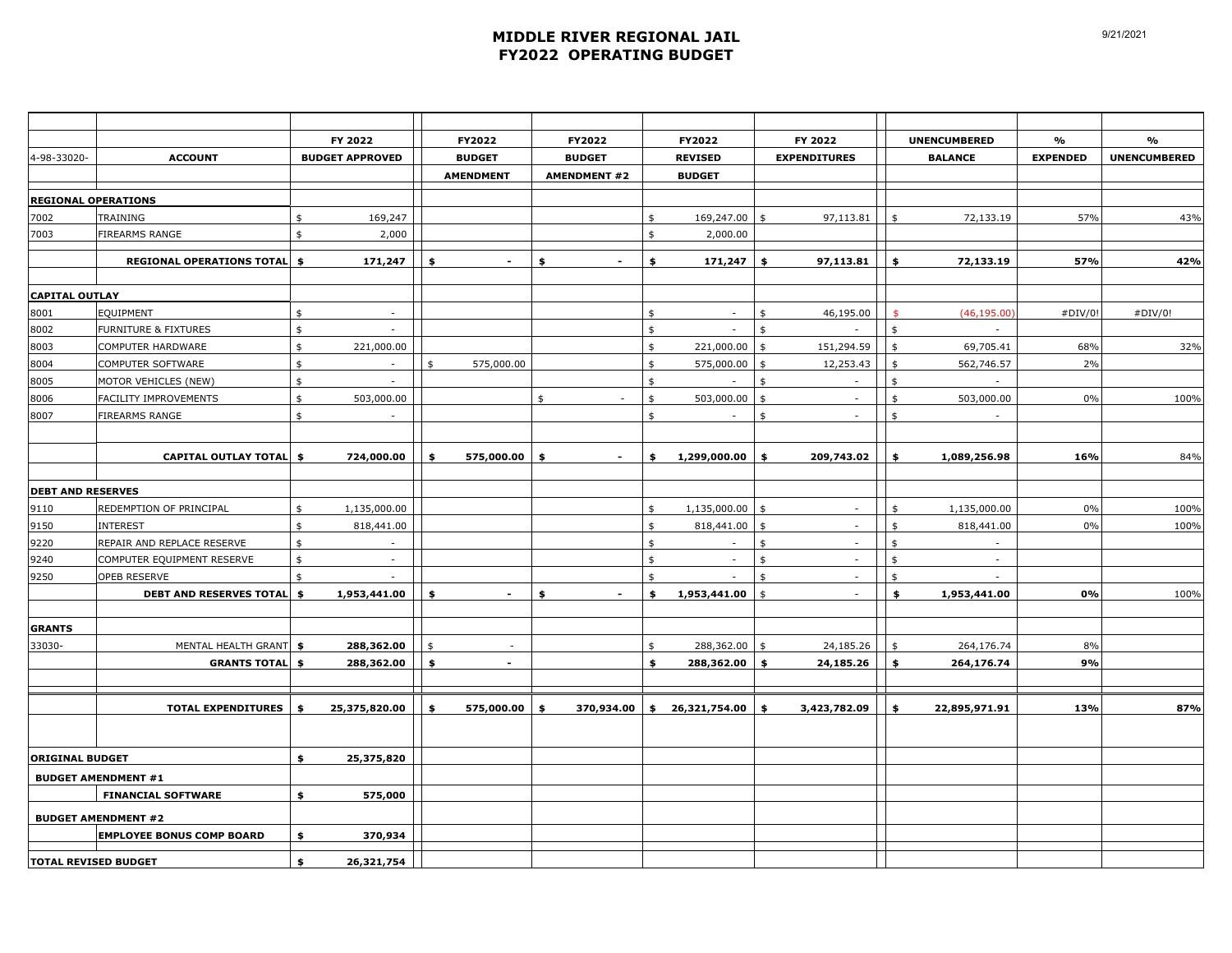**FY2022 \$3,000 COMPENSATION BOARD BONUS Implementation Date November 13, 2021 November 30, 2021 payroll Sworn Officers - 231 hours worked prior to bonus Civilians - 231 hours worked prior to bonus Part-time- 115 hours worked prior to bonus**

| <b>BONUS</b><br>345,000<br>\$<br><b>FICA</b><br>\$<br>25,934<br>\$<br>370,934<br><b>TOTAL COST SECURITY</b><br>COMPENSATION BOARD FUNDING<br>\$<br>(370, 934)<br>\$<br>TOTAL NET COST TO MRRJA<br><b>CIVILIAN EMPLOYEES-NON SECURITY</b><br><b>BONUS</b><br>105,000<br>\$<br><b>FICA</b><br>\$<br>8,033<br>\$<br>113,033<br>TOTAL COST OF CIVILIAN<br>\$<br>RECOVERED COSTS - COMMISSARY FUNDING<br>(9,690)<br>\$<br>NET COST TO MRRJA<br>103,343<br><b>PART-TIME EMPLOYEES</b><br>BONUS (1/2 AMOUNT= \$1500.00)<br>\$<br>19,500<br>\$<br><b>FICA</b><br>1,492<br>\$<br>TOTAL COST OF PART-TIME<br>20,992<br>RECOVERED COSTS - COMMISSARY FUNDING<br>\$<br>(9,688)<br>NET COST TO MRRJA<br>\$<br>11,304<br>TOTAL NET COST TO MRRJA<br>\$<br>114,646<br><b>FUNDING-SAVINGS</b><br><b>VACANCY SAVINGS TO DATE</b><br>275,394<br>\$<br><b>OVERTIME TO DATE</b><br>\$<br>(132, 810)<br>\$<br>NET SAVINGS JULY & AUGUST 2021*<br>142,584<br>(as reported on the County AS400 System as of 8/31/2021)<br><b>FY2022 SALARIES &amp; WAGES BUDGET</b><br>1/12 FULL TIME + BENEFITS X 2 MONTHS<br>1,853,460.00<br>\$<br>1/13 OVERTIME + FICA X 2 MONTHS<br>\$<br>92,044.00<br>COUNTY AS400 SYSTEM EXPENDITURES:<br><b>JULY FULL TIME</b><br>649,110.56<br>\$<br><b>AUGUST FULL TIME</b><br>\$\$\$\$<br>654,322.65<br>+ BENEFITS @21.07%<br>274,633.38<br><b>JULY OVERTIME</b><br>147,051.01<br><b>AUGUST OVERTIME</b><br>61,823.85<br>\$<br>15,978.93<br>+ FICA<br>\$<br><b>TOTAL EXPENDITURES</b><br>1,802,920.37 | <b>SECURITY COMPENSATION BOARD POSITIONS</b> |                  |
|----------------------------------------------------------------------------------------------------------------------------------------------------------------------------------------------------------------------------------------------------------------------------------------------------------------------------------------------------------------------------------------------------------------------------------------------------------------------------------------------------------------------------------------------------------------------------------------------------------------------------------------------------------------------------------------------------------------------------------------------------------------------------------------------------------------------------------------------------------------------------------------------------------------------------------------------------------------------------------------------------------------------------------------------------------------------------------------------------------------------------------------------------------------------------------------------------------------------------------------------------------------------------------------------------------------------------------------------------------------------------------------------------------------------------------------------------------------------------------------------------------|----------------------------------------------|------------------|
|                                                                                                                                                                                                                                                                                                                                                                                                                                                                                                                                                                                                                                                                                                                                                                                                                                                                                                                                                                                                                                                                                                                                                                                                                                                                                                                                                                                                                                                                                                          |                                              |                  |
|                                                                                                                                                                                                                                                                                                                                                                                                                                                                                                                                                                                                                                                                                                                                                                                                                                                                                                                                                                                                                                                                                                                                                                                                                                                                                                                                                                                                                                                                                                          |                                              |                  |
|                                                                                                                                                                                                                                                                                                                                                                                                                                                                                                                                                                                                                                                                                                                                                                                                                                                                                                                                                                                                                                                                                                                                                                                                                                                                                                                                                                                                                                                                                                          |                                              |                  |
|                                                                                                                                                                                                                                                                                                                                                                                                                                                                                                                                                                                                                                                                                                                                                                                                                                                                                                                                                                                                                                                                                                                                                                                                                                                                                                                                                                                                                                                                                                          |                                              |                  |
|                                                                                                                                                                                                                                                                                                                                                                                                                                                                                                                                                                                                                                                                                                                                                                                                                                                                                                                                                                                                                                                                                                                                                                                                                                                                                                                                                                                                                                                                                                          |                                              |                  |
|                                                                                                                                                                                                                                                                                                                                                                                                                                                                                                                                                                                                                                                                                                                                                                                                                                                                                                                                                                                                                                                                                                                                                                                                                                                                                                                                                                                                                                                                                                          |                                              |                  |
|                                                                                                                                                                                                                                                                                                                                                                                                                                                                                                                                                                                                                                                                                                                                                                                                                                                                                                                                                                                                                                                                                                                                                                                                                                                                                                                                                                                                                                                                                                          |                                              |                  |
|                                                                                                                                                                                                                                                                                                                                                                                                                                                                                                                                                                                                                                                                                                                                                                                                                                                                                                                                                                                                                                                                                                                                                                                                                                                                                                                                                                                                                                                                                                          |                                              |                  |
|                                                                                                                                                                                                                                                                                                                                                                                                                                                                                                                                                                                                                                                                                                                                                                                                                                                                                                                                                                                                                                                                                                                                                                                                                                                                                                                                                                                                                                                                                                          |                                              |                  |
|                                                                                                                                                                                                                                                                                                                                                                                                                                                                                                                                                                                                                                                                                                                                                                                                                                                                                                                                                                                                                                                                                                                                                                                                                                                                                                                                                                                                                                                                                                          |                                              |                  |
|                                                                                                                                                                                                                                                                                                                                                                                                                                                                                                                                                                                                                                                                                                                                                                                                                                                                                                                                                                                                                                                                                                                                                                                                                                                                                                                                                                                                                                                                                                          |                                              |                  |
|                                                                                                                                                                                                                                                                                                                                                                                                                                                                                                                                                                                                                                                                                                                                                                                                                                                                                                                                                                                                                                                                                                                                                                                                                                                                                                                                                                                                                                                                                                          |                                              |                  |
|                                                                                                                                                                                                                                                                                                                                                                                                                                                                                                                                                                                                                                                                                                                                                                                                                                                                                                                                                                                                                                                                                                                                                                                                                                                                                                                                                                                                                                                                                                          |                                              |                  |
|                                                                                                                                                                                                                                                                                                                                                                                                                                                                                                                                                                                                                                                                                                                                                                                                                                                                                                                                                                                                                                                                                                                                                                                                                                                                                                                                                                                                                                                                                                          |                                              |                  |
|                                                                                                                                                                                                                                                                                                                                                                                                                                                                                                                                                                                                                                                                                                                                                                                                                                                                                                                                                                                                                                                                                                                                                                                                                                                                                                                                                                                                                                                                                                          |                                              |                  |
|                                                                                                                                                                                                                                                                                                                                                                                                                                                                                                                                                                                                                                                                                                                                                                                                                                                                                                                                                                                                                                                                                                                                                                                                                                                                                                                                                                                                                                                                                                          |                                              |                  |
|                                                                                                                                                                                                                                                                                                                                                                                                                                                                                                                                                                                                                                                                                                                                                                                                                                                                                                                                                                                                                                                                                                                                                                                                                                                                                                                                                                                                                                                                                                          |                                              |                  |
|                                                                                                                                                                                                                                                                                                                                                                                                                                                                                                                                                                                                                                                                                                                                                                                                                                                                                                                                                                                                                                                                                                                                                                                                                                                                                                                                                                                                                                                                                                          |                                              |                  |
|                                                                                                                                                                                                                                                                                                                                                                                                                                                                                                                                                                                                                                                                                                                                                                                                                                                                                                                                                                                                                                                                                                                                                                                                                                                                                                                                                                                                                                                                                                          |                                              |                  |
|                                                                                                                                                                                                                                                                                                                                                                                                                                                                                                                                                                                                                                                                                                                                                                                                                                                                                                                                                                                                                                                                                                                                                                                                                                                                                                                                                                                                                                                                                                          |                                              |                  |
|                                                                                                                                                                                                                                                                                                                                                                                                                                                                                                                                                                                                                                                                                                                                                                                                                                                                                                                                                                                                                                                                                                                                                                                                                                                                                                                                                                                                                                                                                                          |                                              |                  |
|                                                                                                                                                                                                                                                                                                                                                                                                                                                                                                                                                                                                                                                                                                                                                                                                                                                                                                                                                                                                                                                                                                                                                                                                                                                                                                                                                                                                                                                                                                          |                                              |                  |
|                                                                                                                                                                                                                                                                                                                                                                                                                                                                                                                                                                                                                                                                                                                                                                                                                                                                                                                                                                                                                                                                                                                                                                                                                                                                                                                                                                                                                                                                                                          |                                              |                  |
|                                                                                                                                                                                                                                                                                                                                                                                                                                                                                                                                                                                                                                                                                                                                                                                                                                                                                                                                                                                                                                                                                                                                                                                                                                                                                                                                                                                                                                                                                                          |                                              |                  |
|                                                                                                                                                                                                                                                                                                                                                                                                                                                                                                                                                                                                                                                                                                                                                                                                                                                                                                                                                                                                                                                                                                                                                                                                                                                                                                                                                                                                                                                                                                          |                                              |                  |
|                                                                                                                                                                                                                                                                                                                                                                                                                                                                                                                                                                                                                                                                                                                                                                                                                                                                                                                                                                                                                                                                                                                                                                                                                                                                                                                                                                                                                                                                                                          |                                              |                  |
|                                                                                                                                                                                                                                                                                                                                                                                                                                                                                                                                                                                                                                                                                                                                                                                                                                                                                                                                                                                                                                                                                                                                                                                                                                                                                                                                                                                                                                                                                                          |                                              |                  |
|                                                                                                                                                                                                                                                                                                                                                                                                                                                                                                                                                                                                                                                                                                                                                                                                                                                                                                                                                                                                                                                                                                                                                                                                                                                                                                                                                                                                                                                                                                          |                                              |                  |
|                                                                                                                                                                                                                                                                                                                                                                                                                                                                                                                                                                                                                                                                                                                                                                                                                                                                                                                                                                                                                                                                                                                                                                                                                                                                                                                                                                                                                                                                                                          |                                              |                  |
|                                                                                                                                                                                                                                                                                                                                                                                                                                                                                                                                                                                                                                                                                                                                                                                                                                                                                                                                                                                                                                                                                                                                                                                                                                                                                                                                                                                                                                                                                                          |                                              |                  |
|                                                                                                                                                                                                                                                                                                                                                                                                                                                                                                                                                                                                                                                                                                                                                                                                                                                                                                                                                                                                                                                                                                                                                                                                                                                                                                                                                                                                                                                                                                          |                                              |                  |
|                                                                                                                                                                                                                                                                                                                                                                                                                                                                                                                                                                                                                                                                                                                                                                                                                                                                                                                                                                                                                                                                                                                                                                                                                                                                                                                                                                                                                                                                                                          |                                              |                  |
|                                                                                                                                                                                                                                                                                                                                                                                                                                                                                                                                                                                                                                                                                                                                                                                                                                                                                                                                                                                                                                                                                                                                                                                                                                                                                                                                                                                                                                                                                                          |                                              |                  |
|                                                                                                                                                                                                                                                                                                                                                                                                                                                                                                                                                                                                                                                                                                                                                                                                                                                                                                                                                                                                                                                                                                                                                                                                                                                                                                                                                                                                                                                                                                          | LESS BUDGET X 2 MONTHS                       | \$<br>142,583.63 |

Benefit Savings do not include health insurance \*NOTE: Overtime expenditures for July include payment for FY2021 overtime of \$108,854 to be accrued back to FY2021. Total savings should be  $$142,584 + $108,854 = $251,438$ .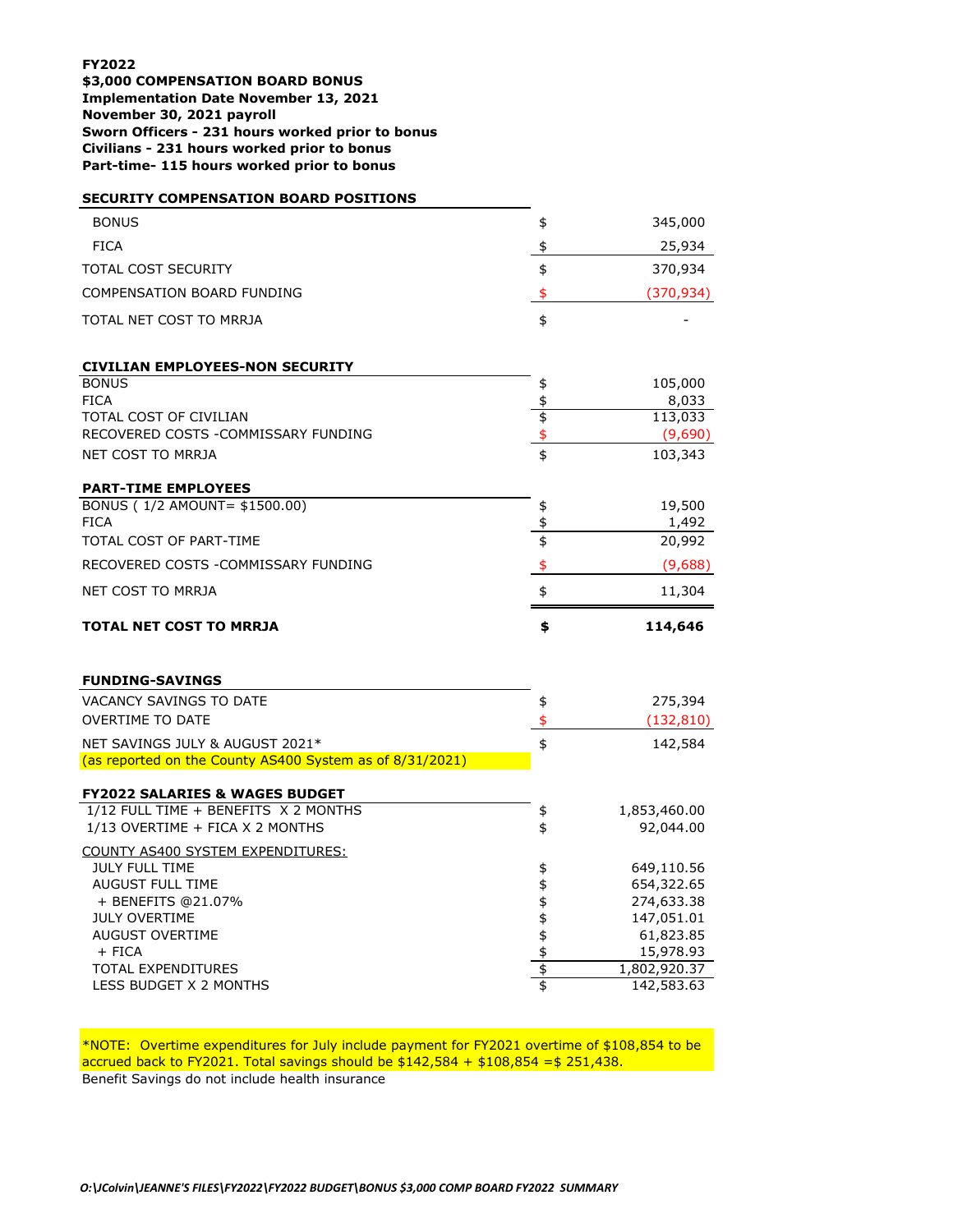### **MIDDLE RIVER REGIONAL JAIL EXECUTIVE SUMMARY SEPTEMBER 28, 2021**

### **SUBJECT:** Inmate Records Jail Board Report

**BACKGROUND:** The Inmate Records information is a summary of the information in our Offender Management System. This information is transmitted to the State of Virginia on a daily basis. It is then reconciled and certified each month through a system known as LIDS.

**DISCUSSION:** The information included in this report is a snapshot of the offender information on the date and time of this report, September 28, 2021 @ 11:09am . This information is continuously changing. The number of people on HEM/HEI will differ between Inmate Records and Community Corrections. This difference is due to several people who were bonded on their charges and in home monitoring was a condition of their bond. Inmate Records is not able to count those who were released on their charges. We can only count the people who are on the HEI program and still being held on their charges.

| <b>Total Inmate Population</b> | 753          |       |
|--------------------------------|--------------|-------|
| Male Inmates                   | 609          | 81%   |
| Female Inmates                 | $^{\circ}44$ | 1 OOZ |

| Category                        | # of Inmates | % of Total |
|---------------------------------|--------------|------------|
| <b>Awaiting Trial</b>           | 298          | 39.6       |
| <b>Totally Sentenced</b>        | 320          | 42.5       |
| <b>Partially Sentenced</b>      | 129          | 17.1       |
| <b>Awaiting Programs</b>        |              | $\cdot$    |
| <b>Awaiting Appeal</b>          | 0            |            |
| Convicted but not Sentenced     | 5            | .7         |
| Drug Court Sanction – Pre Trial |              |            |
| In Hospital                     |              |            |

Department of Corrections Responsible Inmates

| Number of days since last Sentenced | <b>SAW</b> | Rockingham   | Others | Total |
|-------------------------------------|------------|--------------|--------|-------|
|                                     |            | Harrisonburg |        |       |
| $90+$                               | 54         | 63           |        | 117   |
| $60 - 90$                           | 21         | 18           |        | 39    |
| $30 - 60$                           | 24         | 13           |        | 37    |
| $30$                                | 15         | h            |        |       |
| Sentence includes CCAP              |            |              |        |       |
| Total                               | 114        | 100          |        | 214   |
| % of Total Population               | 15         |              |        |       |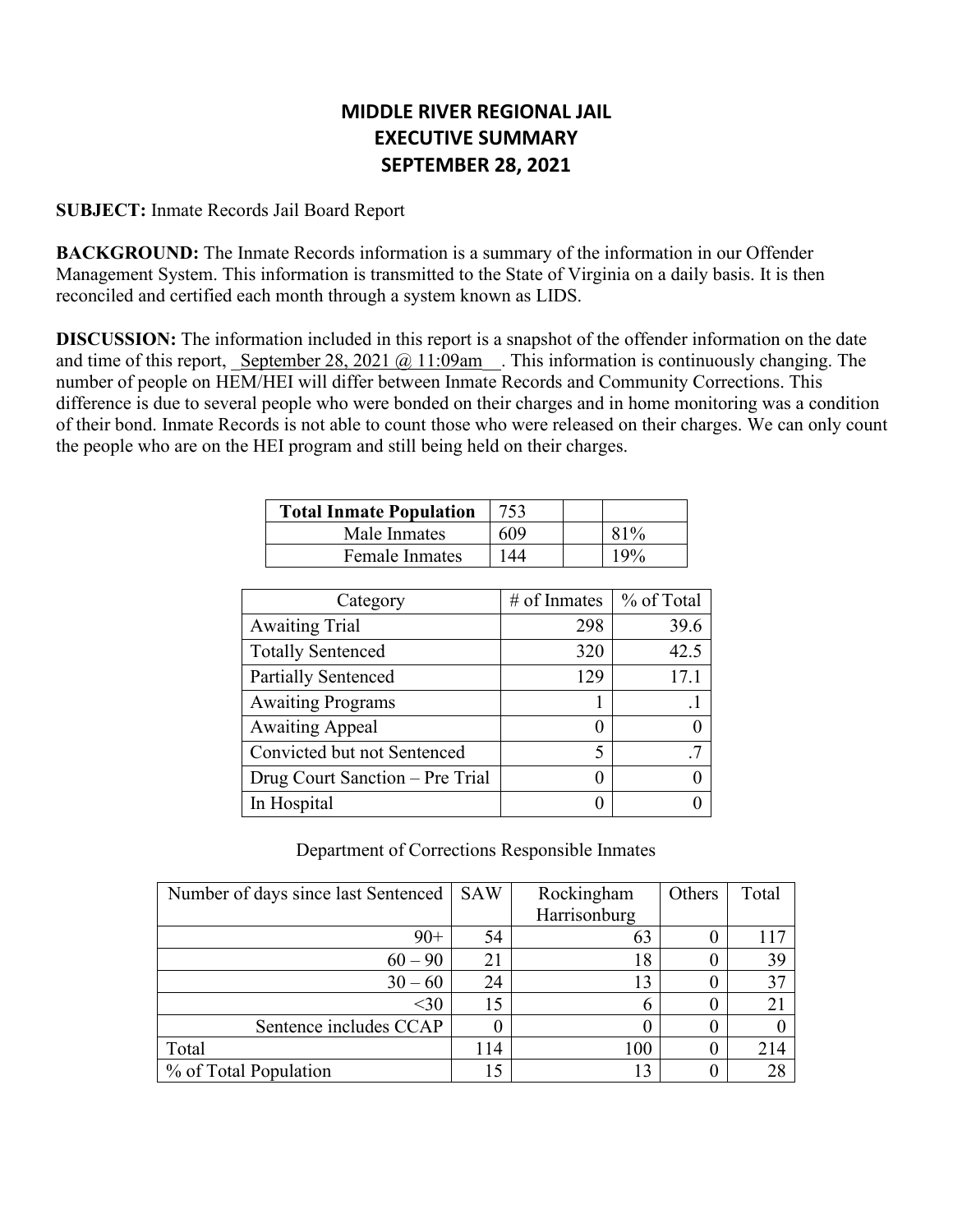Work Release

| Local Work Release (RC 26) |  |
|----------------------------|--|
| DOC Work Release (RC 28)   |  |
| Total                      |  |

\*\*\*These numbers are included in the Jurisdiction Totals

### HEM/HEI

|       | Home Electronic Incarceration (RC 80) |  |  |  |  |  |  |
|-------|---------------------------------------|--|--|--|--|--|--|
| ቃ ቀጠ1 |                                       |  |  |  |  |  |  |

\*\*\*These numbers are included in the Jurisdiction Totals

| <b>Locality Code</b> | Jurisdiction | Total |
|----------------------|--------------|-------|
| 015                  | Augusta      | 299   |
| 091                  | Highland     |       |
| 165                  | Rockingham   | 138   |
| 660                  | Harrisonburg | 38    |
| 790                  | Staunton     | 164   |
| 820                  | Waynesboro   | 110   |

### LOCAL Inmates by Jurisdiction

Other Virginia Jurisdictions – Non Contract Holds

| Locality Code | <b>Iurisdiction</b> | `otal |
|---------------|---------------------|-------|
|               |                     |       |

**CONCLUSION:** MRRJ continues to actively work to reduce the in-house population because of the COVID-19 challenges, and our overcrowding situation.

- During August there were no inmates sent to VADOC; however during September a total of 44 male inmates were transferred to the Department of Corrections.
- During August and September, a total of 51 inmates were transferred to MRRJ from Rockingham Co / Harrisonburg.
- Our ending headcount on August 31, 2021 was 803. Our headcount today is 753. Last year our ending headcount for September 2020 was 887. That is a reduction of 134 inmates.

**ACTION OFFICER:** Tami Bird, LIDS Tech

**EXECUTIVE SUMMARY #**ES-2021-063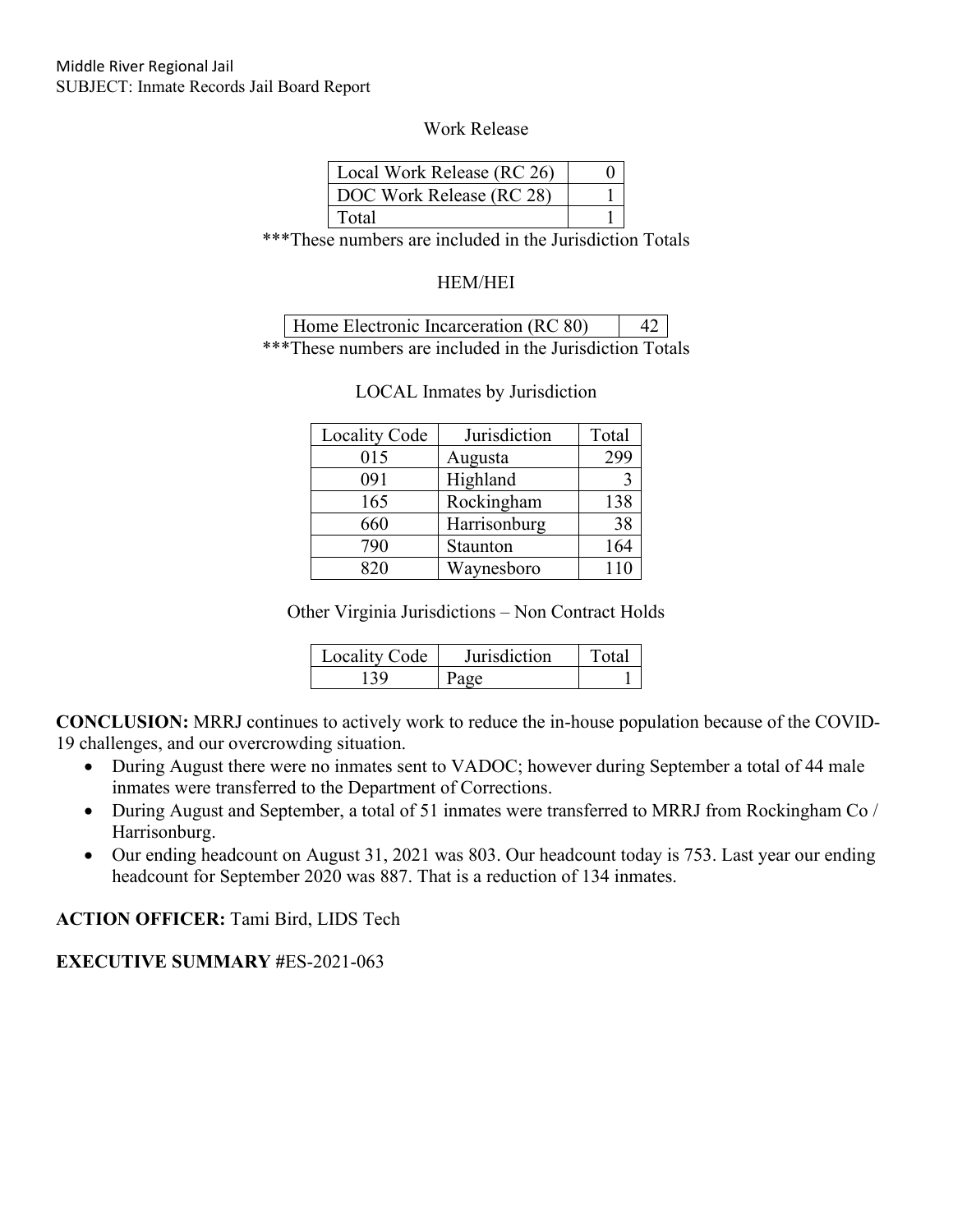## **MIDDLE RIVER REGIONAL JAIL Executive Summary September 28, 2021**

**SUBJECT:** Community Corrections Quarterly Review

**BACKGROUND:** The Community Corrections Department is divided among Work Force, Work Release, and Home Electronic Monitoring.

**DISCUSSION:** Due to the COVID 19, MRRJ restarted the Home Electronic Monitoring and Home Electronic Incarceration Program to accommodate the need for bed space in the facility in anticipation of a quarantine.

- 1. The Home Electronic Monitoring inmates are not Allowed to work. MRRJ monitors them and reports any issues to Blue Ridge Court Services or the courts.
- 2. The Home Electronic Incarceration inmates are allowed to work. They are charged a supervision fee (\$20/day), a one-time admin fee of \$25, drug test (\$1.89 each), and they must pay their court fines and or child support.

| <b>LOCALITY</b>                  | <b>MALE</b> | <b>FEMALE</b> |
|----------------------------------|-------------|---------------|
| <b>Augusta County</b>            | 18          | 11            |
| Rockingham                       | 3           | U             |
| Harrisonburg                     |             |               |
| Staunton                         | 6           |               |
| Waynesboro                       | 11          |               |
| Buena Vista                      |             | 0             |
| <b>TOTAL</b>                     | 39          | 19            |
| <b>Total HEM/HEI Inmates: 58</b> |             |               |

 **HEM/HEI INMATES**

Below are the HEM/HEI participants broken down by Bond status and Custody status by Locality.

| Locality                         | <b>Bond</b> | Custody |
|----------------------------------|-------------|---------|
| <b>Augusta County</b>            |             | 20      |
| Rockingham                       |             |         |
| Harrisonburg                     |             |         |
| Staunton                         |             |         |
| Waynesboro                       |             |         |
| Buena Vista                      |             |         |
| <b>Total HEM/HEI Inmates: 58</b> |             |         |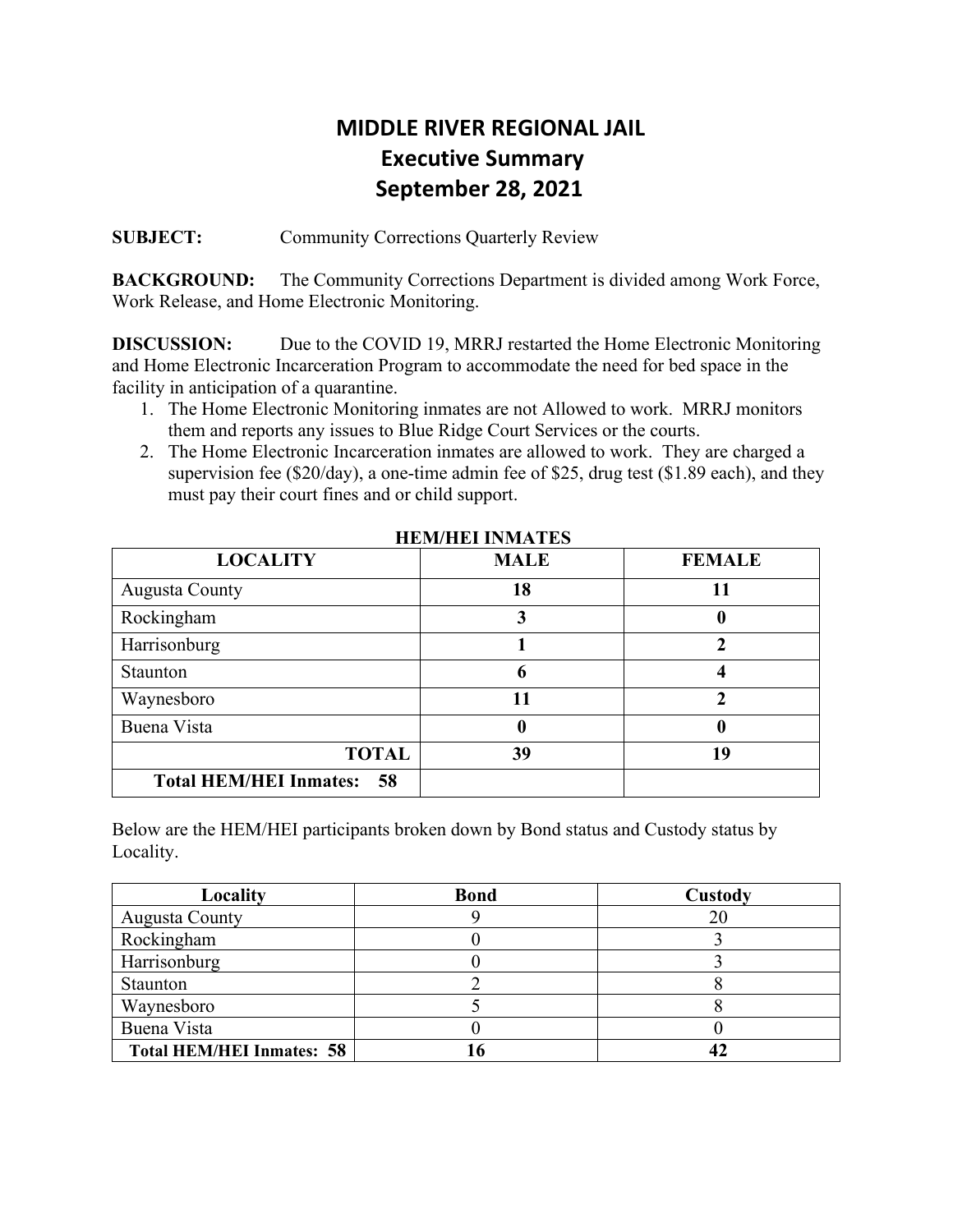We started allowing HEI inmates to go to a paying job on July 20 after approval from Commonwealth, Courts, and VADOC. MRRJ currently has 39 HEI inmates that are working a paying job and/or are required to pay for program participation.

| <b>LOCALITY</b>              | <b>MALE</b> | <b>FEMALE</b> |
|------------------------------|-------------|---------------|
| <b>Augusta County</b>        |             |               |
| Waynesboro                   |             |               |
| <b>Rockingham County</b>     |             |               |
| Harrisonburg                 |             |               |
| Staunton                     |             |               |
| Buena Vista                  |             |               |
| <b>TOTAL</b>                 | 25          |               |
| <b>TOTAL HEI AT WORK: 39</b> |             |               |

Action Officer: Lisa McCray Executive Summary # ES-2021-064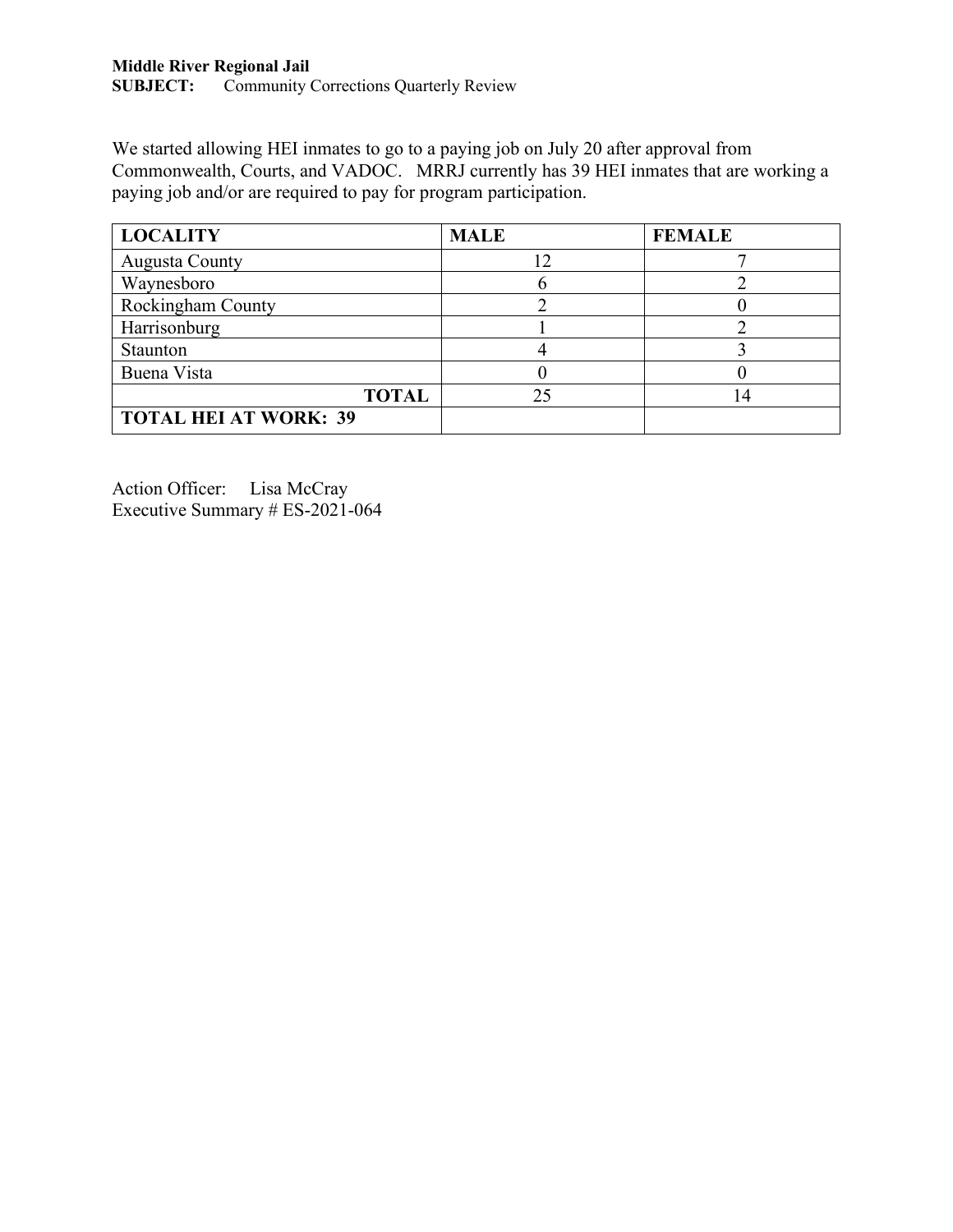Attachment 7C

### MIDDLE RIVER REGIONAL JAIL

### VACANCY REPORT

MRRJ has the following vacancies as of October 1, 2021:

| 35 |
|----|
|    |

RN 2 (1 Offer made for December 1, 2021)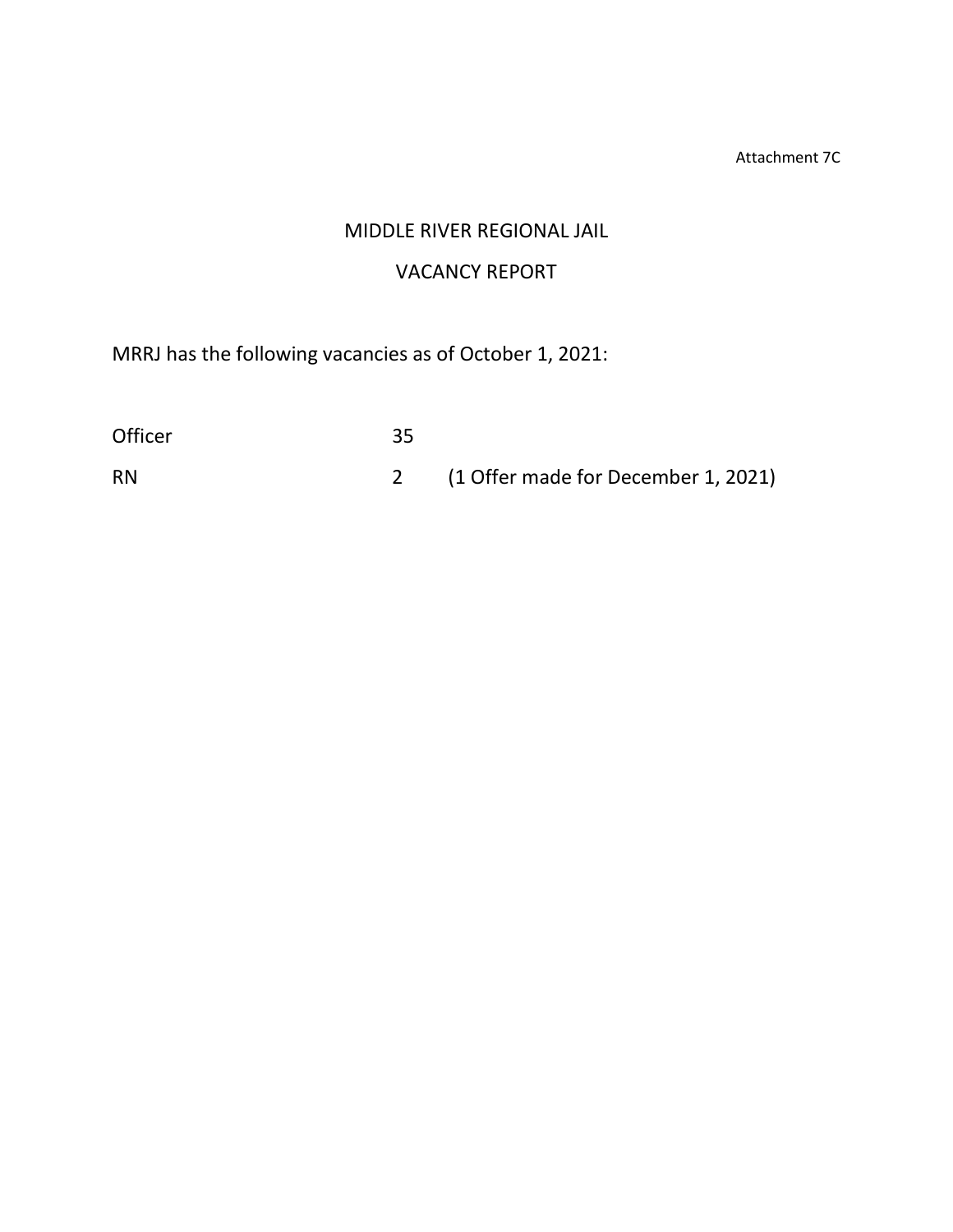### **MIDDLE RIVER REGIONAL JAIL**

Executive Summary Date: September 28, 2021

- **SUBJECT:** August and September 2021 Program Report for Authority Board
- **BACKGROUND:** Program Department will report each quarter on programs and services provided to the inmates.
- **DISCUSSION:** Report is more condensed and focused on only data than the annual Program Report that is sent to the courts. Included are short descriptions of the programs along with attendance and completion rates.

**Education Programs**: The new software recently implemented has been helpful to the students. This, along with the use of tutors, seems to be increasing the efficiency of class for those who stay with the program. In an additional effort to increase efficiency, we are partnering with the Adult Learning Center to provide placement testing for all people who have asked to attend GED class. This will allow us to better identify the educational levels of potential students without the need to interrupt the GED class for our teacher to administer the placement tests.

### **GED (**Males)

- 5 total participants
- $\bullet$  2 quit
- 1 transferred to DOC
- 1 male earned his GED

### **GED** (Females)

- 4 total participants
- $\bullet$  2 Quit
- 2 are currently in the testing process

**Addictions Programs**: The program is 24 weeks long (*Breaking the Cycle of Addiction*). Due to the structure of the program, new students are not able to join until the current session is completed. While reviewing the BTC program, we found that very few people were completing the course, partially because of the length of the course and partially because people just weren't staying with the course for the duration. We are still running this course for the ones who have stayed in BTC (2 men and 3 women), but will be starting a course called Re-Wired Workbook once the BTC is completed in mid-October. The new course is a manual for addiction recovery with healing strategies and coping methods for those seeking true and lasting sobriety.

### **Males**

- 6 total participants
- 1 completed sentence
- 1 Quit

### **Females**

- 7 total participants
- $\bullet$  4 quit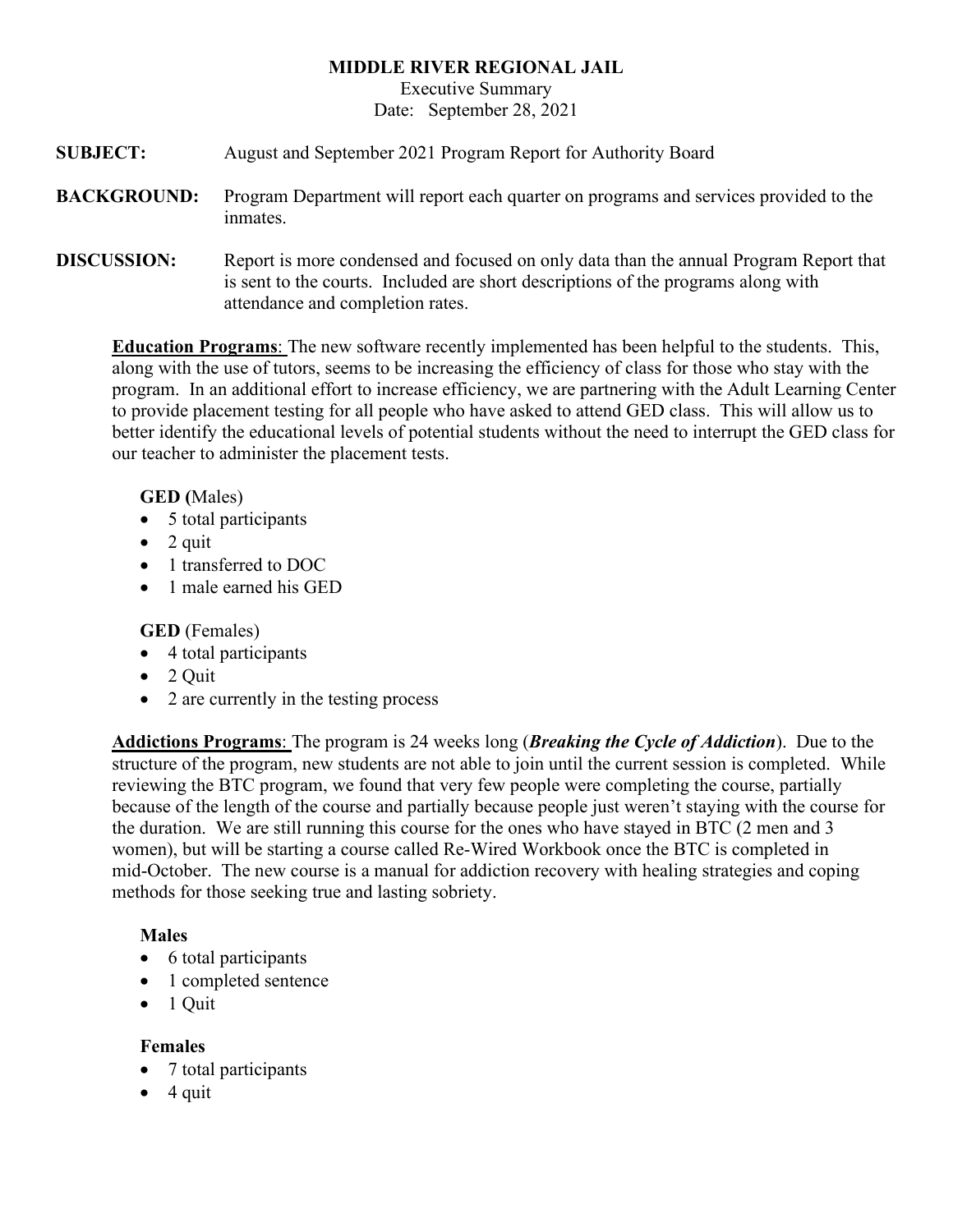**Thought Process and Behavior Programs**: *Dialectical Behavior Therapy* is a cognitive behavior therapy class taught by Mental Health Professionals from Valley Community Services Board. Its main goals are to teach people how to live in the moment, cope healthily with stress, regulate emotions, and improve relationships with others. In examining attendance, we realized that few people were completing the program. We have replaced the DBT program with a program called Real Life, which started September 21 for the women and October 1 for the men. Both the men's and women's classes have 10 seats.

**Therapy Dog Program** – our weekly Therapy Dog Program continues to provide weekly services to both the male and female Special Needs pods.

**Re-Entry (Mental Health Grant):** Under our Mental Health grant, we have been able to give emergency housing assistance to those being released who were on the Mental Health caseload while incarcerated. For August and September, we provided emergency housing to two individuals for a total of \$4,246.13 (\$745.00 of that was to pay for damages done by a participant). Due to staffing issues, this program will be temporarily paused.

**Medication Assisted Treatment** (MAT) Program for inmates. Medication is Vivitrol. The target population is inmates who have an opioid addiction and whose anticipated release date is within 30 days. Program participants begin the program within their last 30 days at MRRJ and continue the program with the CSB once released. There is no charge to the participant. Of those who have identified as having an opioid addiction, one has met the criteria for participation in the program, Two others were here for sentences of less than two weeks, but were connected with the CSB post-release.

**Harrisonburg/Rockingham Re-Entry** This six-session curriculum is a collaboration between Commonwealth's Attorney Marsha Garst, Social Services, and community partners to connect women returning to the Harrisonburg/Rockingham area with needed services. All of the participants who have been released thus far have followed up with the Social Services worker as scheduled. The exact date for the 4<sup>th</sup> Quarter program has not been scheduled.

**Staunton, Waynesboro, Augusta Re-Entry** This monthly workshop led by Blue Ridge Court Services resumed on August 11, 2021. There were 17 eligible people, 10 of which attended the workshops.

**Veterans Re-Entry Search Services** – Working with VRSS to ensure Veterans housed at MRRJ are documented and receive assistance as needed from the Virginia Department of Veterans Services. We currently have three individuals who are scheduled for release within the next 90 days who are eligible to enroll in the program.

### **Upcoming Programs:**

.

• MRRJ is working in collaboration Valley Community Service Board received a Grant from Virginia Department of Behavior and Health Services (DBHDS) for Fiscal year 2022 for the purpose of expanding Forensic Discharge Planning Services to persons with Serious Mental Illness (SMI) in Local and Regional jails in the Commonwealth of Virginia. The Supervisor has been hired for this program and we are currently in the hiring phase for six forensic planning position.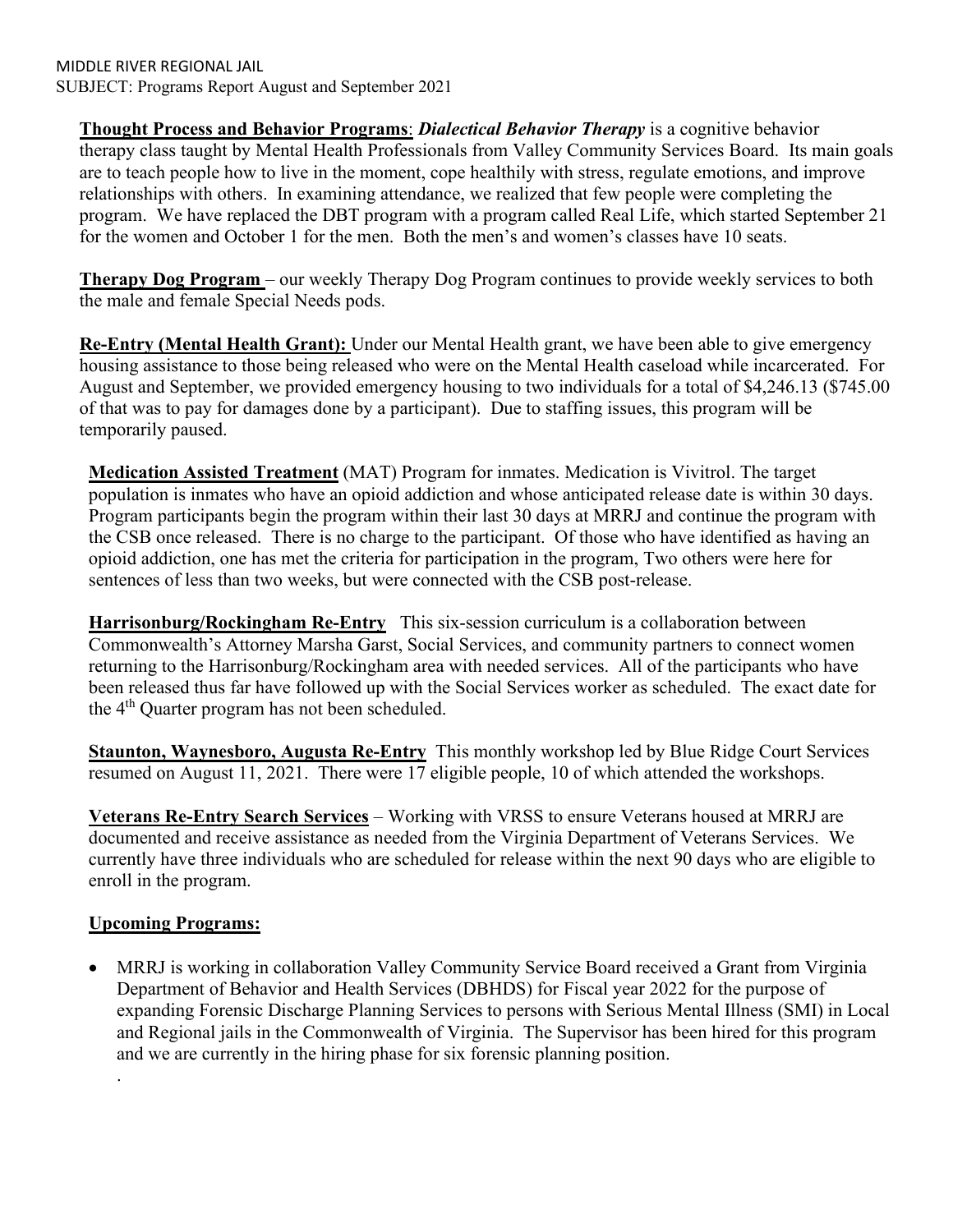**RECOMMENDATIONS:** The Program Report is designed to be sent to the Authority Board so they can quickly get a good idea of what services and programs MRRJ is providing to the inmates.

**ENCLOSURES:** August/September 2021 Program Report

**ACTION OFFICER:** John Lilly, Chief of Inmate Programs

**EXECUTIVE SUMMARY # ES-2021-067**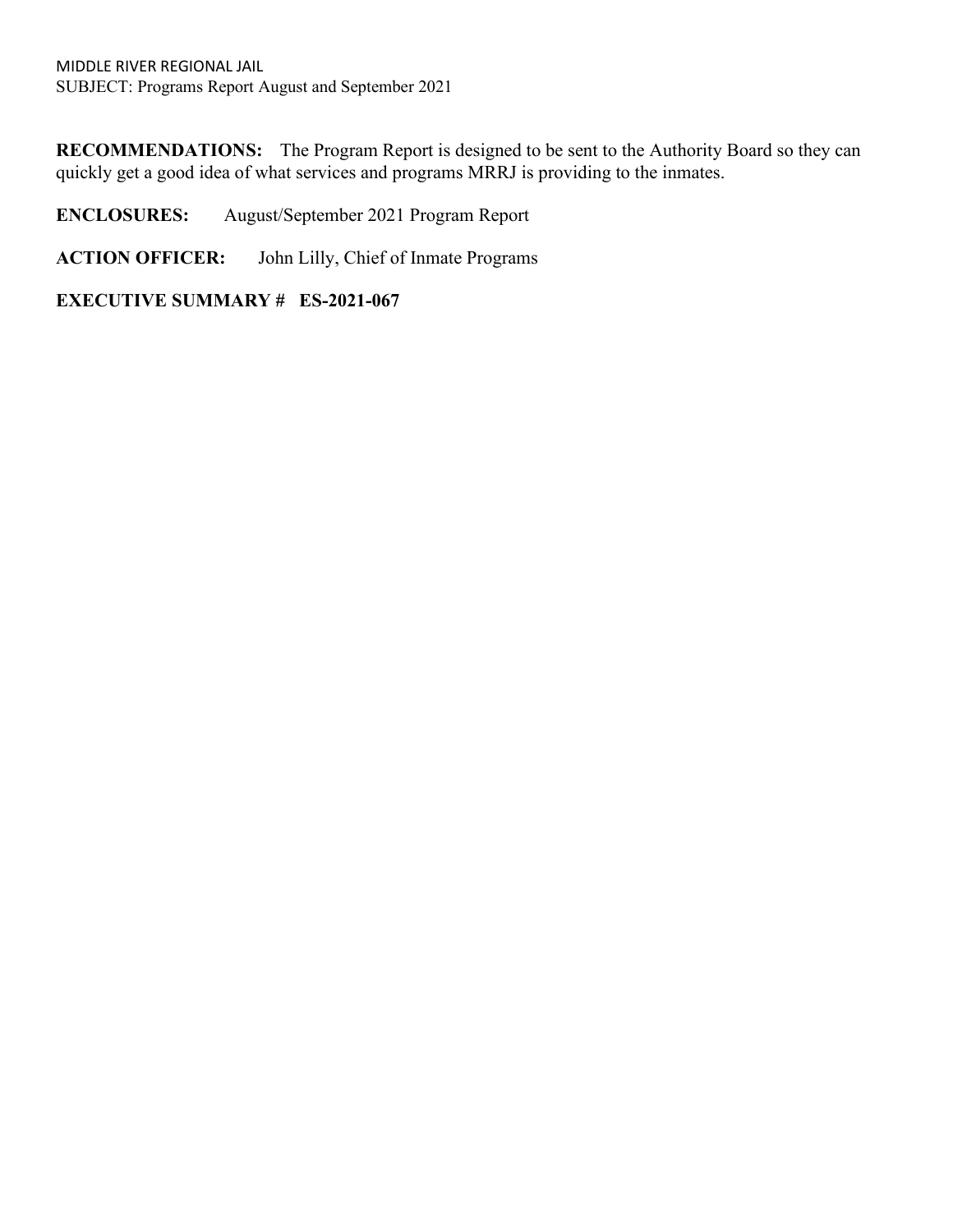### **MIDDLE RIVER REGIONAL JAIL EXECUTIVE SUMMARY**

September 28, 2021

**SUBJECT:** Superintendent Report

**BACKGROUND:** Update on MRRJ activities.

**DISCUSSION:** MRRJ staff continue to work collaboratively on a number of issues.

- MRRJ continues to offer COVID-19 vaccine to staff and the inmate population. (295 inmates are vaccinated) Periodic clinics have been conducted since June 2021. (See Enclosure 1)
- MRRJ has about 50% of staff that report being vaccinated. (See Enclosure 2)
- MRRJ has been asking new intakes vaccine status, since March 3, 2021, as part of the initial medical assessment. Of the more than 1,880 inmates processed only 260 indicated they had taken the vaccine; of those 260 only 148 could be verified through the Virginia Department of Health as having taken the vaccine. (See Enclosure 3)
- MRRJ has experienced some positive cases of COVID-19 in the inmate population. Hopefully MRRJ has been successful in isolated the positivity rate to two general population dormitories. Both vaccinated and nonvaccinated inmates have tested positive. (See Enclosure 4)
- MRRJ has experienced some staff testing positive for COVID-19. Some of these positive cases have been identified during the weekly monitoring checks and others have been reported by staff prior to reporting to work. Both vaccinated and nonvaccinated staff have tested positive (See Enclosure 4)
- MRRJ was scheduled to appear before the Board of Local and Regional Jails (BLRJ) August 18, 2021 to present the modified Community Based Corrections Plan that now reflects the renovation project approved by Board motion at the June 1, 2021 MRRJA Board Meeting. MRRJ requested to be removed from the agenda. Errors were discovered in the CBCP that needed to be corrected. MRRJ hopes to appear before the BLRJ in October if the changes are completed to the CBCP.
- Population trend chart enclosed. The jail population is trending closer to 750. MRRJ moved 44 male inmates to VADOC in September 2021. VADOC has indicated they intend to return to a more regular and routine transfer schedule. (See Enclosure 5)
- Operational procedures:
	- 1. MRRJ continues to maintain a step-down screening process for new intakes that was implemented February 1, 2021.
	- 2. MRRJ continues to maintain a staff monitoring program effective February 15, 2021. All staff rapid tested for COVID-19 once per week.
	- 3. MRRJ resumed transferring inmates from the Harrisonburg/Rockingham Jail effective April 1, 2021.